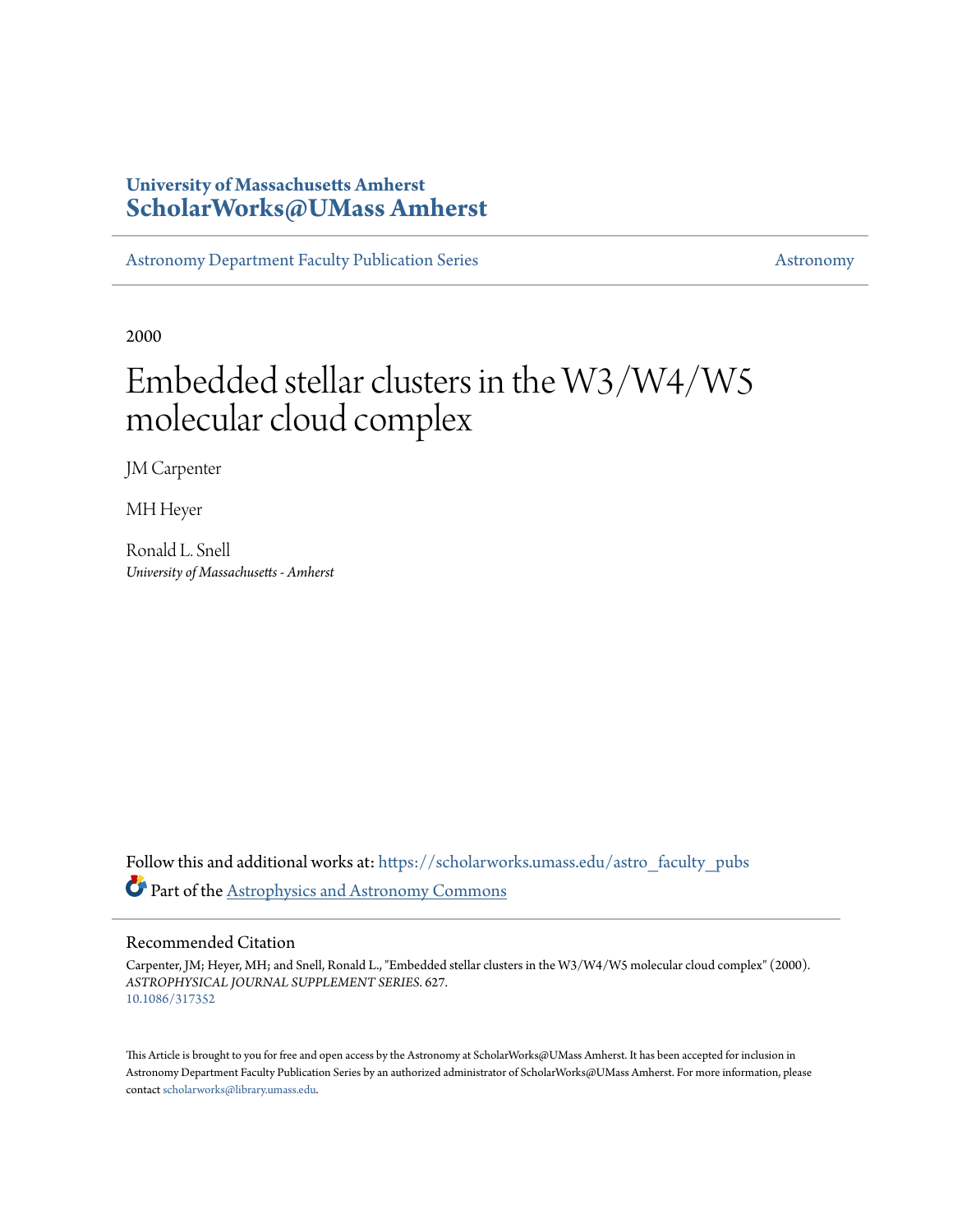# Embedded Stellar Clusters in the W3/W4/W5 Molecular Cloud Complex

John M. Carpenter email: jmc@astro.caltech.edu

California Institute of Technology, Department of Astronomy, MS 105-24, Pasadena, CA 91125

Mark H. Heyer

email: heyer@fermat.astro.umass.edu

and

Ronald L. Snell email: snell@fcrao1.astro.umass.edu

University of Massachusetts, Department of Astronomy, Amherst, MA 01003

## ABSTRACT

We analyze the embedded stellar content in the vicinity of the W3/W4/W5 H II regions using the FCRAO Outer Galaxy  ${}^{12}CO(1-0)$  Survey, the IRAS Point Source Catalog, published radio continuum surveys, and new near-infrared and molecular line observations. Thirty-four IRAS Point Sources are identified that have far-infrared colors characteristic of embedded star forming regions, and we have obtained  $K'$  mosaics and  $13\text{CO}(1-0)$  maps for 32 of them. Ten of the IRAS sources are associated with an OB star and 19 with a stellar cluster, although three OB stars are not identified with a cluster. Half of the embedded stellar population identified in the  $K'$  images is found in just the 5 richest clusters, and 61% is contained in IRAS sources associated with an embedded OB star. Thus rich clusters around OB stars contribute substantially to the stellar population currently forming in the W3/W4/W5 region. Approximately 39% of the cluster population is embedded in small clouds with an average mass of  $\approx 130 \,\mathrm{M}_{\odot}$ that are located as far as  $100 \,\mathrm{pc}$  from the W3/W4/W5 cloud complex. We speculate that these small clouds are fragments of a cloud complex dispersed by previous episodes of massive star formation. Finally, we find that 4 of the 5 known embedded massive star forming sites in the W3 molecular cloud are found along the interface with the W4 H ii region despite the fact that most of the molecular mass is contained in the interior regions of the cloud. These observations are consistent with the classical notion that the W4 H ii region has triggered massive star formation along the eastern edge of the W3 molecular cloud.

Subject headings: infrared: stars  $-$  ISM: individual (W3,W4,W5)  $-$  stars: formation stars — pre-main-sequence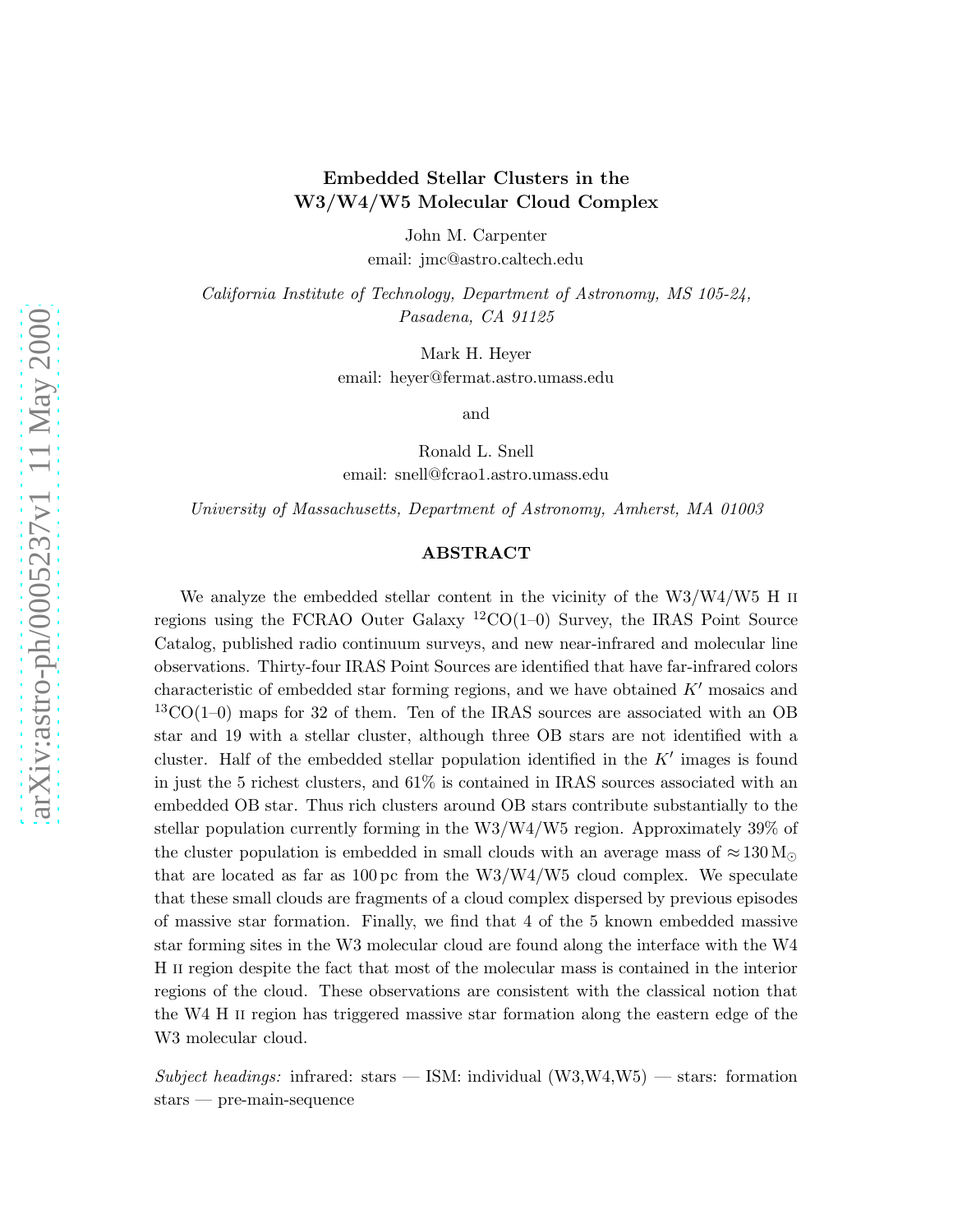#### 1. Introduction

The equilibrium of molecular clouds is frequently perturbed by passages through spiral arms, cloud-cloud collisions, shocks from OB stellar winds and ionization fronts, molecular outflows, and other energetic forces. Depending on the local conditions, these events can either compress or disperse the molecular cloud, and consequently, induce or halt any future star formation (Elmegreen 1992). These interactions occur more frequently among clouds located in the disk of the Milky Way, and therefore potentially, the average star formation characteristics of clouds in the disk can differ from those that are far removed from the Galactic Plane. Since most of the molecular material is confined to the disk of the Galaxy (Clemens, Sanders, & Scoville 1988; Dame et al. 1987), studying the stellar content of Galactic Plane molecular clouds is necessary to establish the conditions under which most star form.

The biggest challenge in studying molecular clouds in the disk of the Galaxy is that they are generally rather distant from the sun at several kiloparsecs and are often blended together in projection, especially in the inner Galaxy (see, e.g., Lee, Snell, & Dickman 1990). Thus detecting and uniquely associating star formation sites within individual molecular clouds can often be problematic. To minimize these difficulties, the Five College Radio Astronomy Observatory (FCRAO) has recently completed a <sup>12</sup>CO survey of the Outer Galaxy (Heyer et al. 1998). This survey encompasses 330 deg<sup>2</sup> of the second Galactic quadrant at subarcminute resolution and sampling, and represents the most detailed examination to date of the molecular interstellar medium. Most lines of sight in the survey contain a single molecular cloud, and moreover, this region of the Galaxy includes the closest approach of the Perseus Spiral Arm to the sun at a distance of  $\approx 2 \text{ kpc}$  (Georgelin  $\&$ Georgelin 1976). In these respects, this is one of the best regions in the Milky Way to investigate the stellar properties of Galactic Plane molecular clouds.

In this paper, we investigate the stellar characteristics of molecular clouds within the Perseus Spiral Arm, and more specifically, clouds in the vicinity of the W3/W4/W5 H II regions, using the FCRAO Outer Galaxy <sup>12</sup>CO Survey, the IRAS Point Source Catalog, published radio continuum observations, and new near-infrared and molecular line data. The W3/W4/W5 chain of H ii regions is ionized by members of the Cas OB6 association and extends over 150 pc along the Perseus Arm. The winds and ionizing flux from the massive stars have clearly impacted the interstellar medium by creating a galactic chimney out of the atomic hydrogen gas (Normandeau, Taylor, & Dewdney 1996), shaping molecular clouds into cometary globules with parsec sized tails (Heyer et al. 1996), and possibly inducing a second generation of OB star formation (Lada et al. 1978; Thronson, Campbell, & Hoffman 1980). Despite the vigorous star formation activity in the past, a substantial mass of molecular gas remains (Heyer & Terebey 1998; Digel et al. 1996; Lada et al. 1978). The W3 molecular cloud alone has  $\approx 10^5 \,\mathrm{M}_{\odot}$  of molecular material spread over a  $\approx 60 \,\mathrm{pc}$ region (Deane et al. 2000; Lada et al. 1978) and is one of the most massive molecular clouds in the outer Galaxy (Heyer et al. 1998). The luminous star forming sites W3 Main, W3(OH), W3 North, and AFGL 333 (Thronson, Campbell, & Hoffman 1980), a ridge of dense molecular gas (Tieftrunk et al. 1998), and the presence of embedded clusters throughout the W3/W4/W5 cloud complex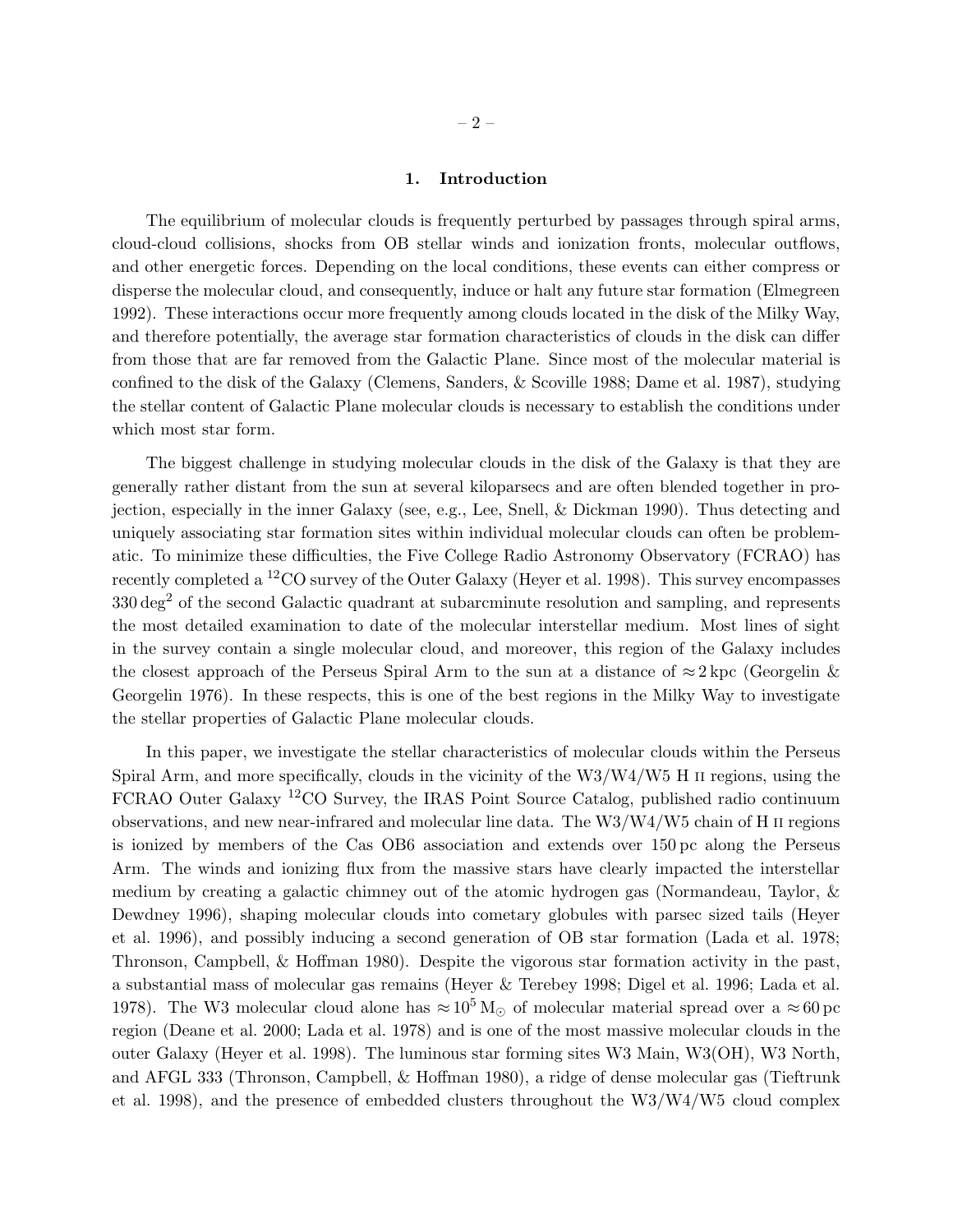(Tieftrunk et al. 1998; Deharveng et al. 1997; Megeath et al. 1996; Hodapp 1994; Carpenter et al. 1993) all attest to the continued star formation activity in this region. In addition to the massive W3 Giant Molecular Cloud (GMC), a number of small clouds with similar  ${}^{12}CO(1-0)$  velocities as the W3/W4/W5 region are found scattered throughout the area (Heyer et al. 1998).

To investigate the most recent generation of star formation throughout the W3/W4/W5 region, we have selected a sample of likely embedded star forming sites using the IRAS point source catalog. In conjunction with new <sup>13</sup>CO(1–0) and K' band near-infrared observations, we investigate the spatial distribution of star forming regions, their associated molecular cloud properties, and the incidence of stellar clusters, and use these data to establish where most of the stars are now forming in the W3/W4/W5 region. These results are presented as follows. Section 2 discusses the criteria used to identify star forming regions from the IRAS Point Source Catalog and describe the observations and data reduction procedures for the new molecular line and near-infrared surveys. In Section 3, we characterize the stellar content associated with the IRAS sources based upon the far-infrared luminosity, published radio continuum observations, and the incidence of any stellar clusters detected in the  $K'$  band mosaics. The implication of these results on star formation in the W3/W4/W5 region is discussed in Section 4, and our conclusions are summarized in Section 5.

#### 2. Observations

The region analyzed for this study encompasses the area between galactic longitudes  $\ell = 130^{\circ}$ to 139<sup>°</sup> and latitudes  $b = -2.2$ <sup>°</sup> to  $+4.5$ <sup>°</sup>. Figures 1 and 2 show this region of the Galaxy as observed in <sup>12</sup>CO(1–0) from the FCRAO Outer Galaxy Survey (Heyer et al. 1998) and in  $\lambda$  21 cm radio continuum emission from the DRAO Galactic Plane Survey (Normandeau, Taylor, & Dewdney 1997). The W3, W4, and W5 H ii regions and the associated molecular clouds are evident in these figures. A list of candidate embedded star forming regions within these clouds were selected using the IRAS point source catalog, and follow-up observations of these sources were conducted to ascertain their stellar content. The selection criteria for the IRAS point sources and the ancillary observations are described below.

#### 2.1. IRAS Point Source Selection

Guided by the far-infrared colors of known embedded star forming regions (Carpenter, Snell, & Schloerb 1991; Kenyon et al. 1990; Beichman et al. 1986) and the properties of the IRAS sources observed by Wouterloot et al. (1990), the following five criteria were used to identify embedded star forming regions in the IRAS Point Source Catalog, Version 2.1. (1) The source has a high or moderate quality flux measurement at both  $25 \mu m$  and  $60 \mu m$ . (2) The flux density at  $25 \mu m$  is  $\geq 0.4$  Jy. (3) The flux density at 60  $\mu$ m is  $\geq 1.0$  Jy. (4) The ratio of the 60  $\mu$ m to the 25  $\mu$ m flux density is  $> 1.0$ . (5) The ratio of the 100  $\mu$ m to the 60  $\mu$ m flux density is  $\leq 4.0$ . The two flux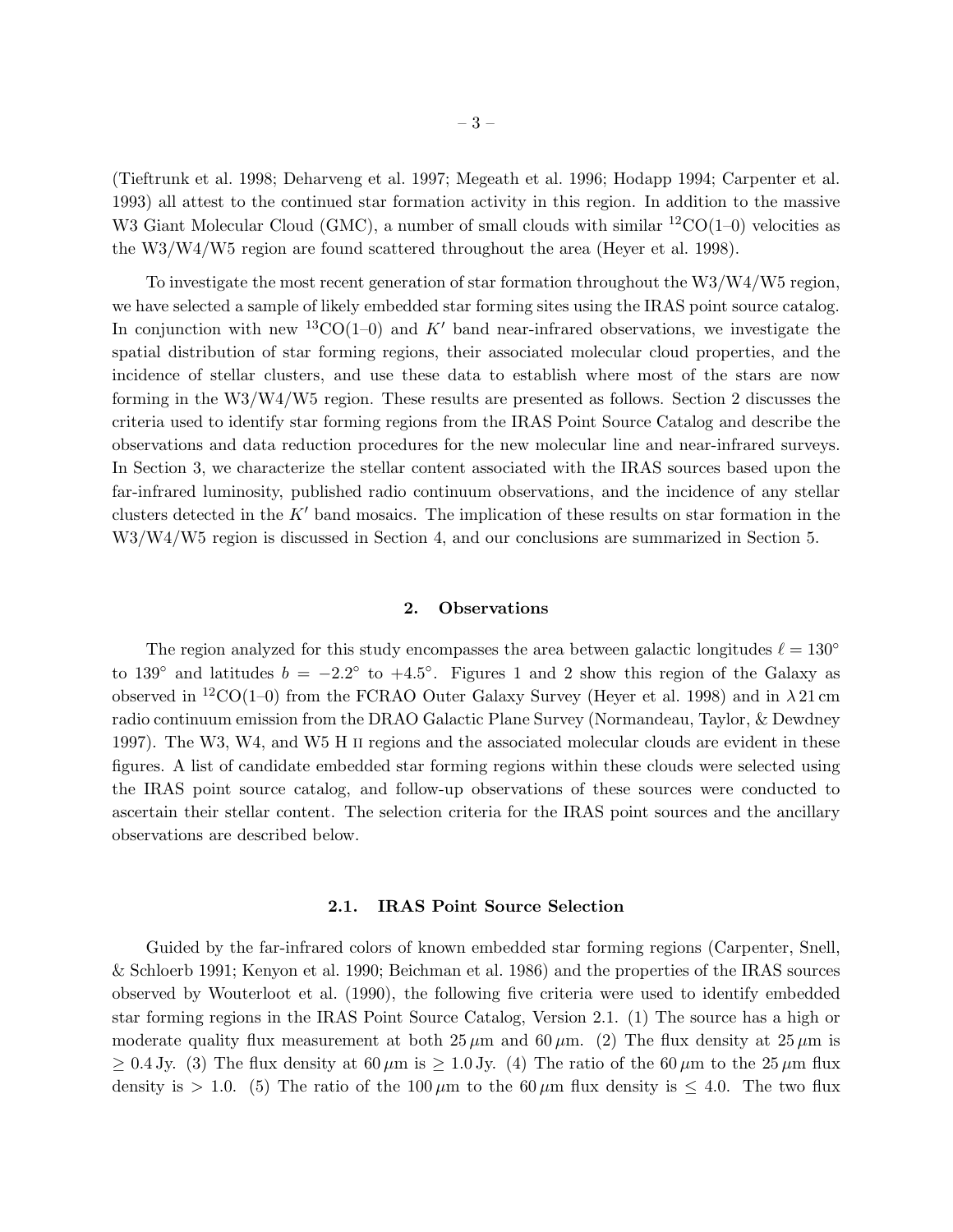density ratio criteria were designed to isolate sources with rising spectral energy distributions, but to eliminate the reddest objects that are often indicative of infrared cirrus. Any upper limits to the 100  $\mu$ m flux density were used as appropriate in evaluating the ratios.

Of the sources meeting the above criteria, 34 were identified with a molecular cloud that has a <sup>12</sup>CO velocity between  $-57 \text{ km s}^{-1} \le v_{\text{lsr}} \le -32 \text{ km s}^{-1}$  and are likely in the Perseus spiral arm (Heyer et al. 1998). These 34 sources are listed in Table 1, along with the galactic and equatorial coordinates, the velocity of the  ${}^{12}CO(1-0)$  emission coincident with the IRAS source, and any source identifications. All but two of these sources, as noted in Table 1, were imaged at  $K'$  band and mapped in <sup>13</sup>CO as described below. The spatial distribution of the IRAS point sources is shown by the open circles in Figure 1, where the circle diameter is proportional to the far-infrared luminosity (see Section 3.2). The source list does not include W3 Main, which is confused at  $60 \,\mu m$ in the IRAS survey and did not meet the selection criteria. Near-infrared observations of this source have been presented by Megeath et al. (1996; see also Tieftrunk et al. 1998 and Hodapp 1994). Also, two of the IRAS sources have previously been associated with galaxies (Weinberger 1980). However, the strong  ${}^{12}CO$  emission and the apparent stellar cluster (see Section 4.1) associated with these two sources suggests that the far-infrared emission originates from embedded stars and not an extragalactic object.

# 2.2.  $K'$  Band Imaging

Near-infrared mosaics in a K' band filter (Wainscoat & Cowie 1992) were obtained for 32 of the 34 IRAS sources in Table 1. Time constraints prevented us from observing IRAS 02081+6225 and 02204+6128. The images were obtained over a two night period in 1996 October using QUIRC at the University of Hawaii 2.24 m telescope on Mauna Kea through thin cirrus with seeing conditions of ≈0.5-0.6″. QUIRC contains a 1024 × 1024 HgCdTe array and was used at the  $f/10$  focus to provide a plate scale of  $0.186''$  pixel<sup>-1</sup> and an instantaneous field of view of  $3.2' \times 3.2'$ . For each IRAS source, a  $5' \times 5'$  mosaic aligned in the equatorial coordinate system was obtained that consists of 12 dithered frames with an exposure time of 30 seconds per frame. Sky frames were constructed by median filtering images free of extended nebulosity. The sky-subtracted frames were then corrected by a flat field image derived from a series of exposures of the dome interior with and without illumination from incandescent lights. In constructing the mosaics, three frames were coadded per pixel position in the mosaic in order to maintain a constant noise level across the final image. Coadded pixels near the edge of the mosaic that have only one or two observations were discarded. Astrometry for 23 of the 32 mosaics (see Table 1) were established using images from the 2 Micron All Sky Survey (2MASS). 2MASS images for the 9 remaining mosaics were not available at the time of this study, and we assumed that the center of these mosaics corresponds to the IRAS point source position. Based on the results from registering the 23 mosaics with available 2MASS images, we expect that the astrometry for these 9 mosaics to be accurate to be  $\leq 30''$ .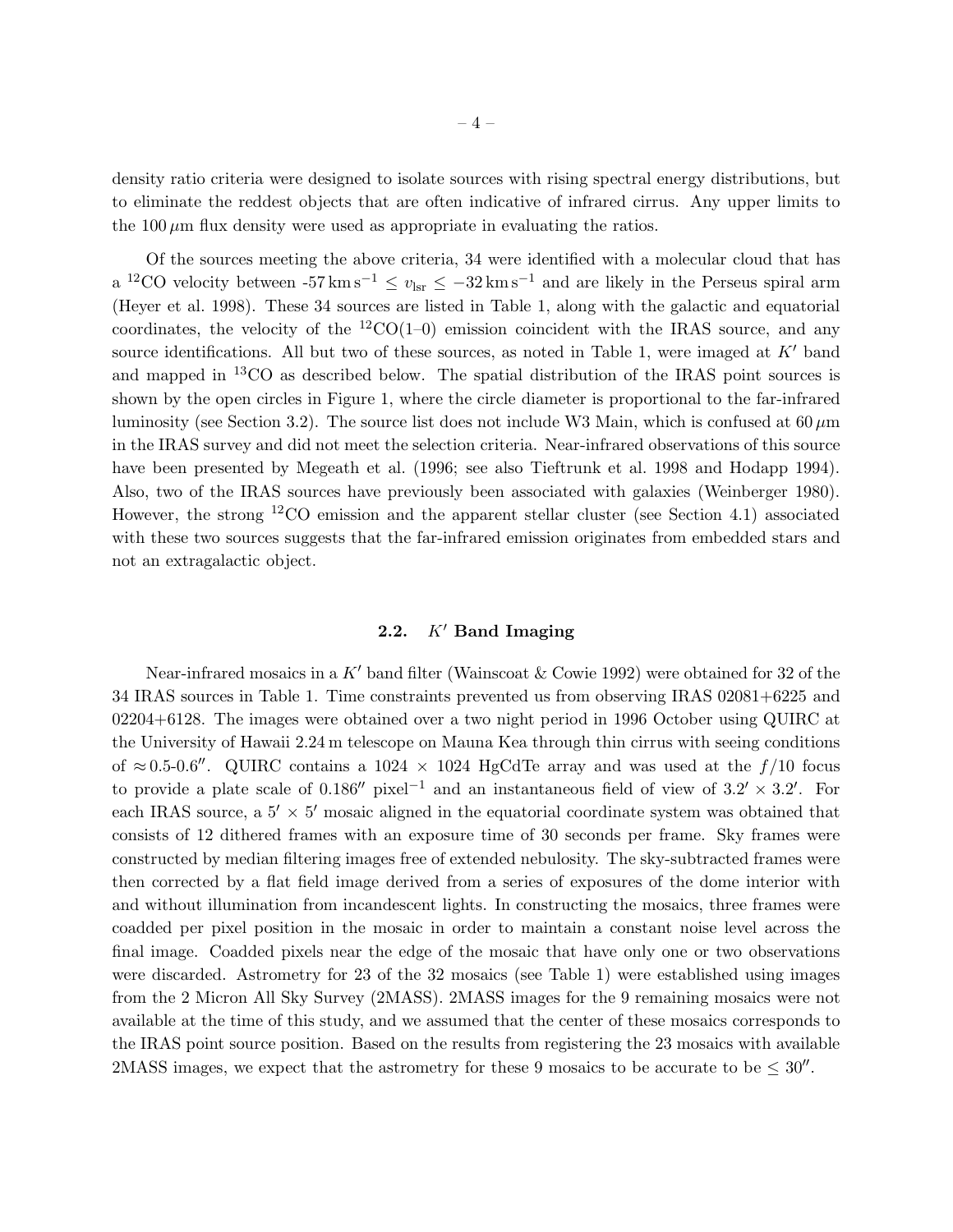Stars were identified in the mosaics using DAOFIND in IRAF. The noise for each mosaic was measured empirically, and a  $5\sigma$  detection threshold was used to create an initial source list. All mosaics were then visually inspected to remove a few saturated stars and any obvious nonstellar objects (e.g. ghosts, nebulosity knots), and to add any stars that were not identified by DAOFIND. Photometry was performed using the point-spread fitting task DAOPHOT in IRAF. The point spread function (PSF) was determined for each mosaic using several bright, isolated stars in the image. After fitting the PSF to each star in the point source list and subtracting the fit from the mosaic, the resulting image was examined for any additional point sources that were initially missed due to source confusion. These stars were added to the detection list and were also measured using DAOPHOT. Finally, objects identified by DAOPHOT as being unusually extended based upon the "sharp" statistic (e.g. galaxies, nebulosity) were removed form the point source list. The number of extended objects removed by this criteria amounted to less than 10% of the total number of sources identified. The photometry was calibrated by observing standard stars in the UKIRT faint standards list (Casali & Hawarden 1992) and assuming a  $K'$  band extinction coefficient of 0.08 mag/airmass. The RMS scatter over the two nights in the photometric zero points derived from the standard observations is 3%.

The differential completeness limit of the survey was established by adding artificial stars of known magnitude to one of the mosaics and determining the fraction of the stars that could be recovered at the  $5\sigma$  detection threshold. When adding artificial stars, care was taken not to add objects near a known star or within nebulous regions. The completeness limit in these more confused regions will obviously occur at a brighter magnitude. Approximately 90% of the stars with a K' magnitude of  $17.5^{\text{m}}$  were recoverable in this automated procedure. The star counts analyzed in the paper are therefore for objects with  $K'$  magnitudes between  $11.5<sup>m</sup>$  (the saturation limit) and 17.5m.

## 2.3.  $^{13}$ CO Mapping

A region of size  $(\Delta \ell \times \Delta b) = (6.2' \times 4.8')$  toward the 32 IRAS point sources was mapped in  $13\text{CO}(1-0)$  (110.201370 GHz) using the SEQUOIA receiver array on the 14 m telescope operated by the Five College Radio Astronomy Observatory (FCRAO) in the spring of 1998. At the time of the observations, SEQUOIA had 12 pixel elements. The full-width-at-half-maximum (FWHM) beam size of the FCRAO telescope at the observed frequency is  $47''$ , and the maps were sampled every 22′′, or approximately the Nyquist sampling interval. The backends for each pixel in the SEQUOIA array consisted of an autocorrelator spectrometer configured to achieve a velocity resolution of  $0.064 \mathrm{km \, s}^{-1}$  over a  $54 \mathrm{km \, s}^{-1}$  velocity interval. The data were obtained in frequency switching mode with an offset of 4 MHz between the nominal and reference frequency. The <sup>13</sup>CO data presented here have been corrected by the main beam efficiency, previously measured to be  $\eta_B$  = 0.45. The RMS noise is typically  $\Delta T_{\text{MB}} = 0.7$ -1.1 K per channel.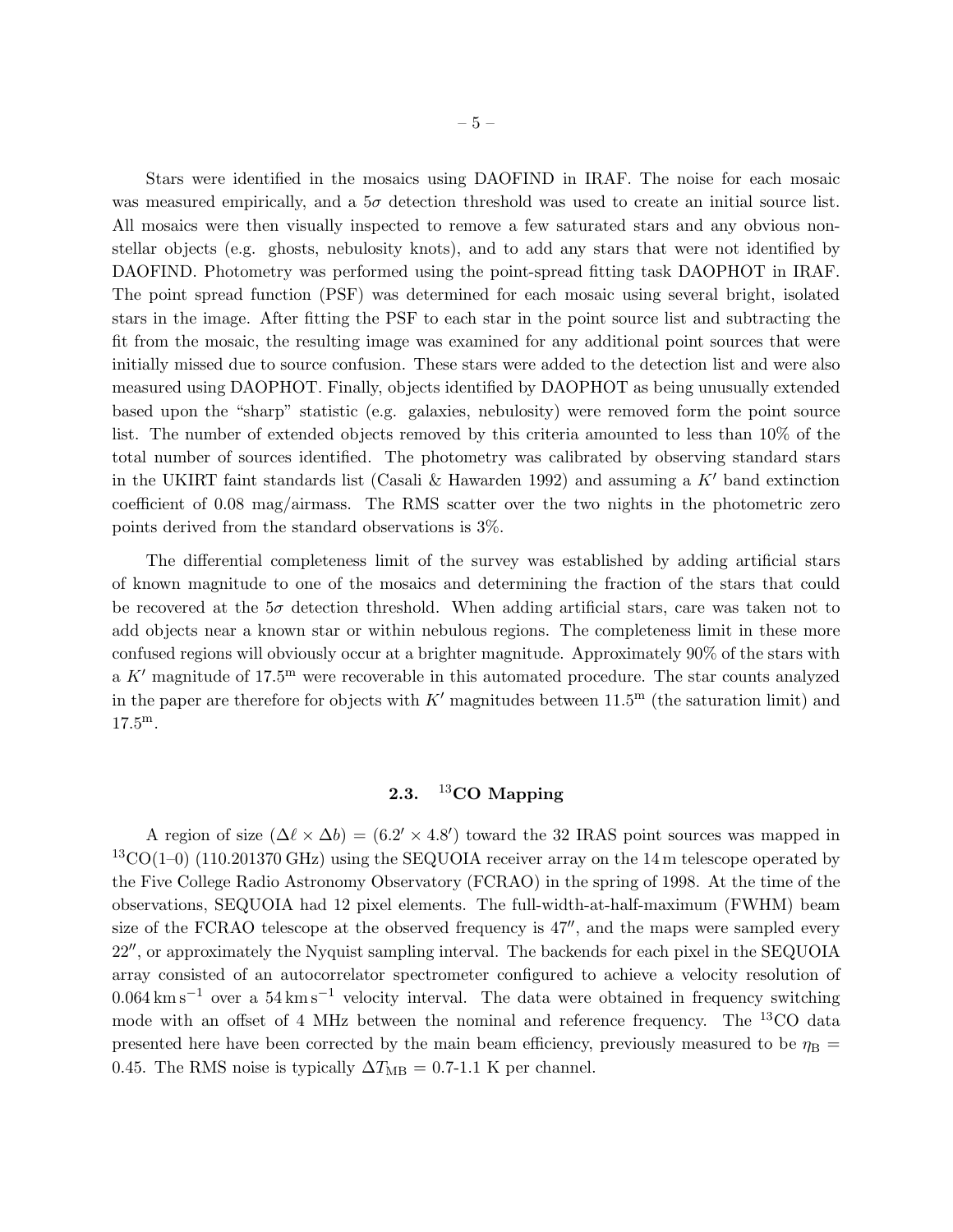#### 3. Results

#### 3.1. Images

Molecular line and  $K'$  band images of the 32 IRAS point sources observed for this study are shown in Figure 3. Four images are shown for each IRAS source: (1) a  ${}^{12}CO(1-0)$  integrated intensity map from the FCRAO Outer Galaxy Survey over a  $30' \times 30'$  area centered on the IRAS point source position (far left panels), (2) the <sup>13</sup>CO integrated intensity map over a  $6.2' \times 4.8'$ region, (3) the K' band mosaic, and (4) the K' stellar surface density map. The <sup>12</sup>CO images are shown over a larger extent than the  ${}^{13}$ CO maps and K' band mosaics in order to place the IRAS source in context of the large scale molecular cloud in the region. Figure 3 indicates that most of the <sup>13</sup>CO maps peak near the IRAS point source positions and suggests that the IRAS sources are indeed related with the molecular gas. In the remainder of this section, we characterize the stellar population associated with these IRAS sources as inferred from the far-infrared luminosity, the presence of an embedded massive star as indicated by radio continuum emission, and the identification of stellar clusters from  $K'$  band star counts.

#### 3.2. Far-Infrared Luminosities

The stellar content associated with the IRAS sources can be constrained to first order by assuming that dust absorbs a substantial fraction of the stellar bolometric luminosity and re-emits the radiation in the far-infrared. Since many of the IRAS sources are associated with a cluster of stars (see Section 3.4), the far-infrared emission actually sets a limit on the most massive star that may be forming in these regions. The luminosity emitted in the  $12 \mu m$ ,  $25 \mu m$ ,  $60 \mu m$  bands  $(L_{FIR})$ was computed by summing the observed flux densities in the individual IRAS band passes using the formula

$$
L_{\text{FIR}} = 4\pi D^2 \sum_{i} (S_{\nu i} \Delta \nu_i)
$$
  
= 0.30  $\left(\frac{D}{kpc}\right)^2 \sum_{i} \left(\frac{S_{\nu i}}{Jy}\right) \left(\frac{\Delta \nu_i}{10^{12} Hz}\right) L_{\odot},$  (1)

where D is the distance to the source in kiloparsecs (assumed to be  $2.35 \,\text{kpc}$ ; Massey, Johnson,  $\&$ DeGioia-Eastwood 1995),  $\Delta \nu$  the IRAS band width, and  $S_{\nu}$  the observed flux density. The sum does not extend over the  $100 \mu m$  band since many sources are confused at  $100 \mu m$  and this band could not be applied consistently for the entire sample. Thus the computed far-infrared luminosities (see column 2 in Table 2) will underestimate the actual bolometric and far-infrared luminosities. For IRAS sources in the W3/W4/W5 region that do have high quality  $100 \mu m$  detections, we found that the 12  $\mu$ m-60  $\mu$ m luminosity underestimates the total IRAS far-infrared luminosity by  $\approx 30\%$ on average.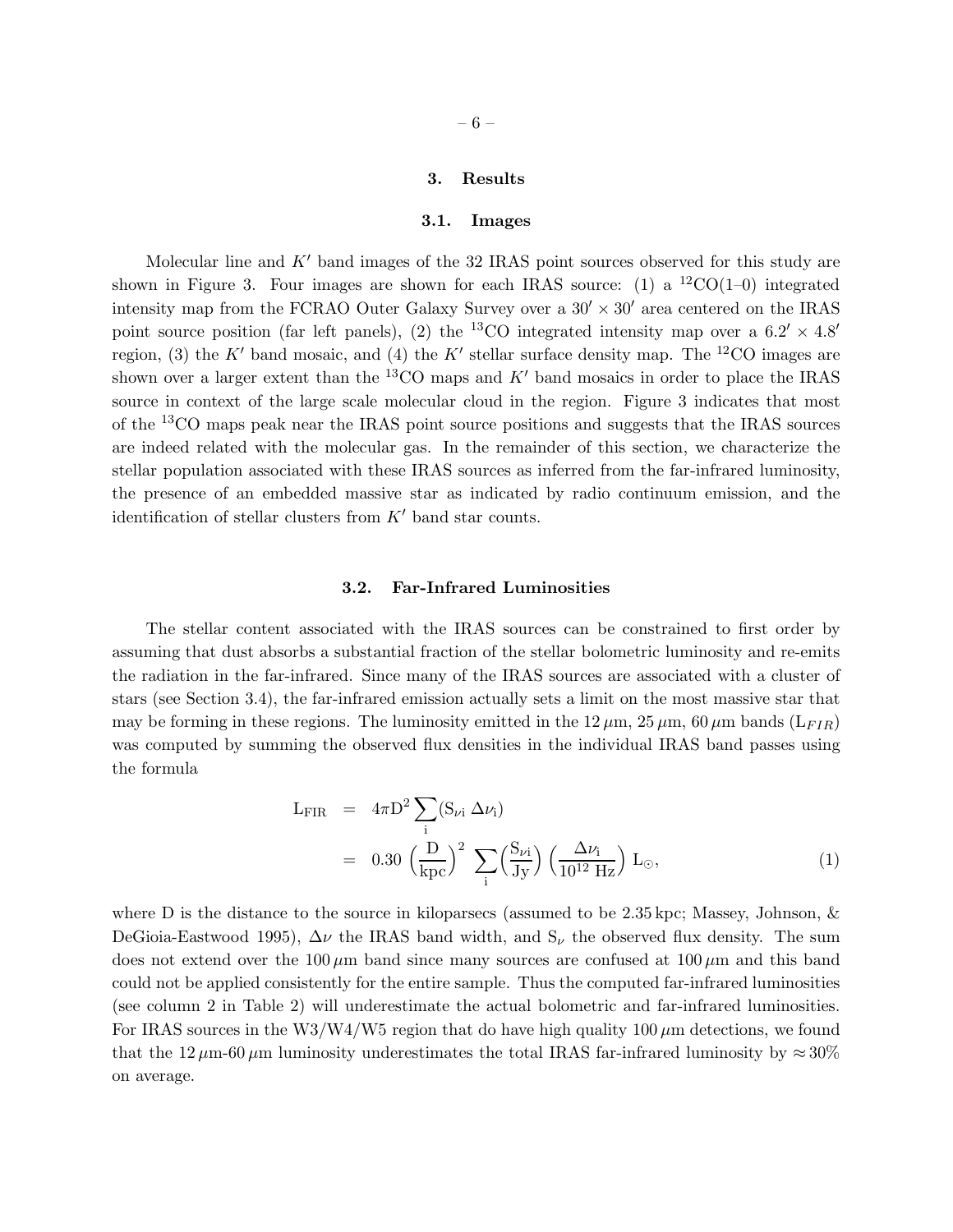A histogram of the derived far-infrared luminosities for the 34 IRAS sources is shown in Figure 4. The observed luminosities range between  $9 L<sub>o</sub>$  and  $46,000 L<sub>o</sub>$  with the peak of the distribution at  $\approx 100 \,\rm L_{\odot}$ . The brightest sources have luminosities similar to that of early B type zero age main sequence (ZAMS) stars (Panagia 1973) assuming that most of the far-infrared luminosity originates from a single object. The lowest luminosities in the histogram are a result of the selection criteria. The flux density criteria alone used to select the IRAS sources implies a detection limit of 8 L<sub>⊙</sub>. Further, since the 60  $\mu$ m flux density is on average 11 times larger than the 25  $\mu$ m flux density for sources in our sample, the detection limit set by the spectral energy distribution and flux density limits is  $23 L<sub>o</sub>$ . The decline in the number of sources with luminosities fainter than  $\approx 100 \, \text{L}_{\odot}$  then is likely a result of incompleteness in the IRAS point source catalog. This 100 L<sub>⊙</sub> limit corresponds to a 1 Myr,  $3 M_{\odot}$  pre-main-sequence object (Palla & Stahler 1993), or a late B ZAMS star.

#### 3.3. Radio Continuum Emission

The stellar content associated with the IRAS sources can be further constrained by using radio continuum observations to estimate the spectral type of the most massive star. The list of radio continuum sources in the W3/W4/W5 region were taken primarily from the  $\lambda$  20 cm NRAO/VLA Sky Survey (NVSS; Condon et al. 1998), but also published targeted observations (Kurtz, Churchwell, & Wood 1994; McCutcheon et al. 1991; Carpenter, Snell, & Schloerb 1991). Sources in the NVSS catalog were deemed associated with an IRAS source if the radio and far-infrared coordinates agreed to within 30′′. While no spectral information is available from the NVSS catalog to confirm that these objects are actually compact H ii regions, the random probability of a false association between an extragalactic radio continuum source and the IRAS point source is only  $\approx 0.01$  for the adopted 30′′ matching radius (Condon et al. 1998). The observed radio continuum flux was used to estimate the number of ionizing photons (see, e.g., Carpenter, Snell, & Schloerb 1991) and consequently the spectral type of the ionizing star (Panagia 1973). The inferred spectral types and references for the radio continuum observations are provided in columns 3 and 4 of Table 2. Ten of the 32 IRAS point sources have radio continuum detections, and the inferred spectral types range from B2 ZAMS to O7 ZAMS. If the stellar parameters from Vacca, Garmany, & Shull (1996) are used instead of Panagia (1973) to infer the spectral type, all but one of the detected sources will have a spectral type later than B0.5 ZAMS.

Two of the IRAS sources (IRAS  $01546+6319$  and  $02511+6023$ ) associated with a B type star as based on their radio continuum flux have a  $12 \mu m - 60 \mu m$  luminosity that is 2 orders of magnitude less than that expected for such a massive star (Panagia 1973). Either the association between these radio continuum and IRAS sources is incorrect and the radio continuum source is an extragalactic object, or a substantial fraction of the bolometric luminosity is radiated at shorter wavelengths. The latter situation may occur if a star forming region is relatively evolved and the circumstellar dust no longer completely absorbs and re-emit the stellar radiation, although no obvious bright star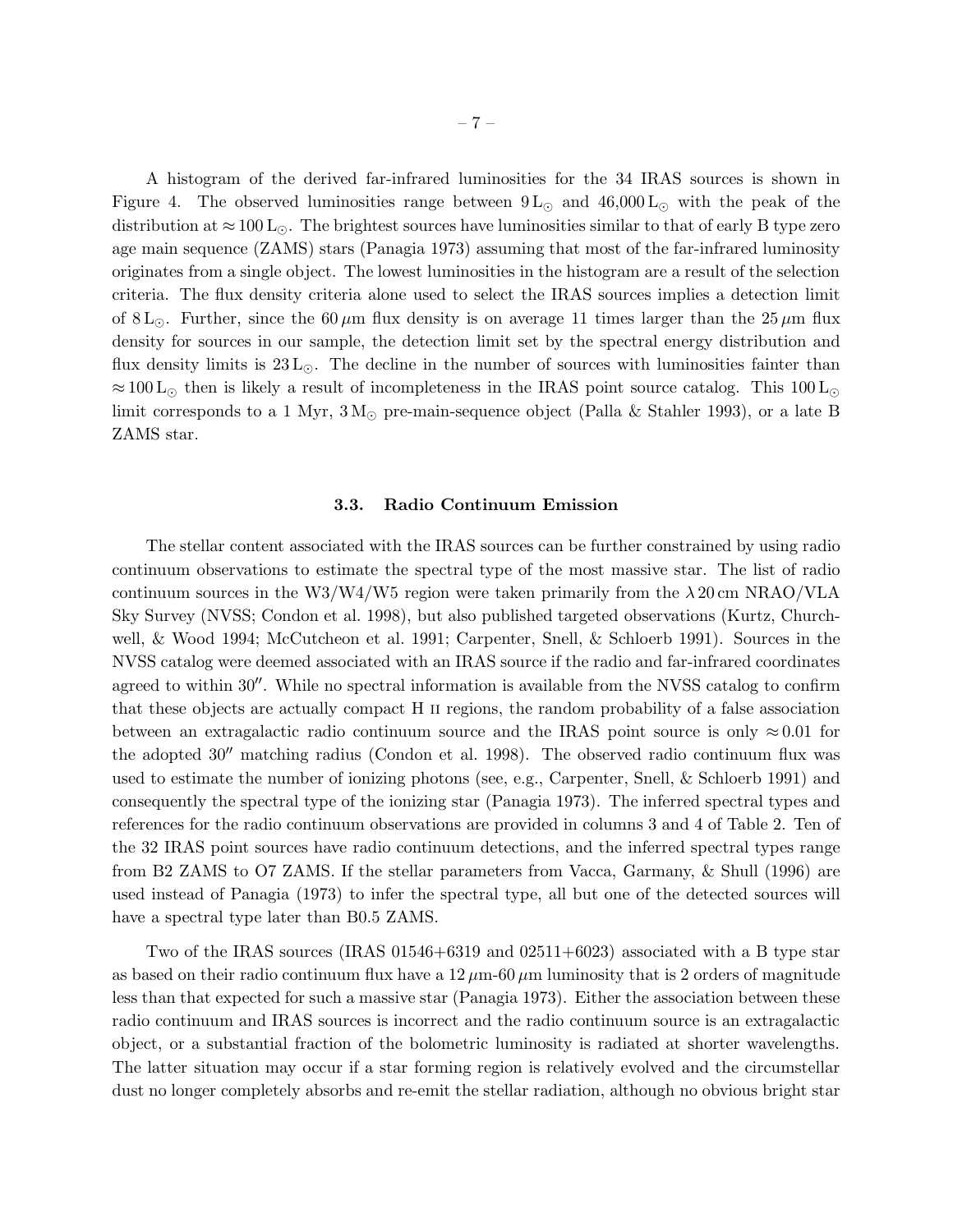is present in the  $K'$  mosaics or on the Palomar Observatory Sky Survey prints to indicate that this may be the case. Nonetheless, we assume in the remainder of this paper these two IRAS sources are indeed massive star forming regions. Our general conclusions will not change if this assumption is incorrect.

## 3.4. Identification of Stellar Clusters

As another means to characterize the stellar content associated with the IRAS Point Sources, we searched for stellar clusters in the  $K'$  images using the procedure adopted by Carpenter, Snell,  $\&$ Schloerb (1995; see also Carpenter et al. 1997). Briefly, histograms of the stellar field star density were generated for each mosaic using  $20'' \times 20''$  counting bins sampled every 10<sup>'</sup>. The observed frequency distribution of counts at low stellar surface densities in these histograms usually resembles a Poisson distribution, which is identified with field stars and embedded stars randomly distributed across the  $K'$  band mosaic. By fitting a Poisson distribution to these lower surface density bins, the mean stellar surface density of randomly distributed stars can be determined. Stellar surface density bins that significantly exceed this mean surface density are identified as possible clusters. Contour maps of the stellar surface density are shown in Figure 3 for each of the mosaics. The lowest contour in each map begin at  $2\sigma$  for a Poisson distribution above the mean stellar surface density with  $3\sigma$  contour intervals.

A cluster was identified in Figure 3 if the total number of stars within the  $2\sigma$  contour represents a 5σ enhancement with respect to the expected stellar background level. Further, we require that the identified cluster be near the center of the mosaic and the IRAS point source position. In a few instances, apparent clusters were identified near the edge of the mosaic. In nearly all of these cases, the extinction through the cloud was large enough and variable that a Poisson distribution is a poor representation of the star counts, and these clusters most likely represent regions within the image where the extinction becomes low. Any such "cluster" is almost certainly a projection of unrelated field stars and was excluded from the final cluster list.

Table 2 summarizes the properties of the identified clusters, including the effective cluster radius ( $R_{\text{eff}}$ ), the number of stars observed within the  $2\sigma$  boundary (N<sub>s</sub>), and the number of stars inferred for the cluster after subtracting off the expected field star population  $(N_{cluster})$ . The effective radius is defined as  $\sqrt{A/\pi}$ , where A is the area within the  $2\sigma$  contour. Of the 32 IRAS sources, 19 have identifiable clusters, with the number of cluster members ranging from 20 to 240 stars. Our results agree with previous studies in that clusters are identified around IRAS 02232+6138 (Tieftrunk et al. 1998), IRAS 02575+6017 (Deharveng et al. 1997; Hodapp 1994; Carpenter et al. 1993), and IRAS 02593+6016 (Carpenter et al. 1993). However, Tieftrunk et al. (1998) visually noted a second cluster near IRAS 02232+6138 that is within the field of view of our mosaic. This grouping of stars does not meet the surface density criteria adopted here to be identified as a cluster.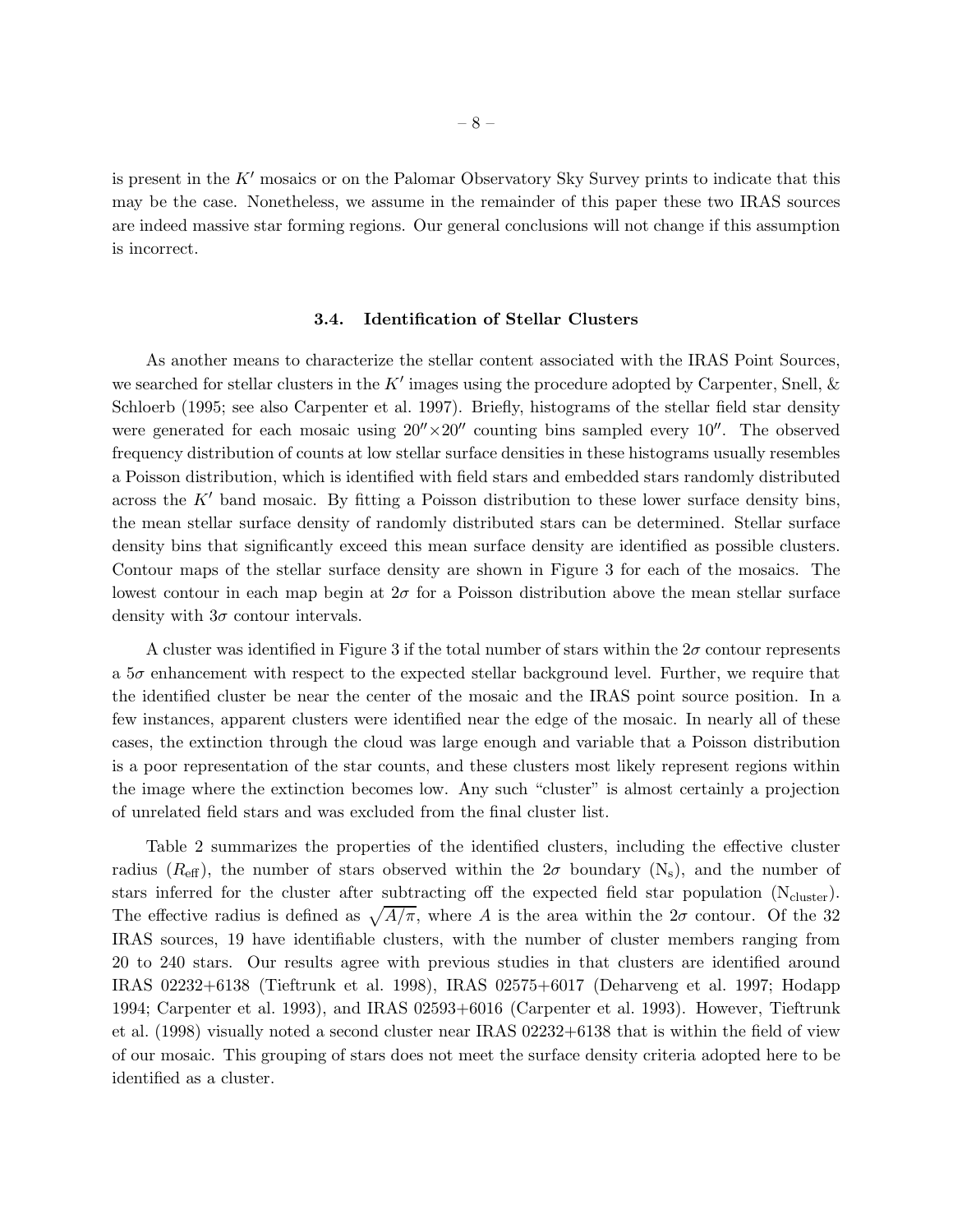The cluster membership listed in Table 2 are lower limits to the actual stellar population in these regions, mainly due to the finite sensitivity of the observations. To compare these clusters with other star forming regions, we computed the fraction of stars in nearby embedded clusters that would be detectable at the distance of W3 considering both differences in sensitivity and resolution. In the UKIRT survey of the MonR2 cluster by Carpenter et al. (1997), 246 of 378 stars (65%) would be detectable with our QUIRC observations at the distance of W3/W4/W5. Similarly, we could detect  $\approx$  410 (53%) of the  $\approx$  780 stars in the inner 5'  $\times$  5' of the Orion Nebula Cluster (Hillenbrand & Carpenter 2000), and  $\approx 75\%$  of the 94 stars brighter than  $m_k = 14.5^{\text{m}}$  in the NGC 1333 cluster (Lada, Alves, & Lada 1996). Assuming that the extinction toward the W3/W4/W5 clusters is not substantially different than toward these comparison regions, the richer W3/W4/W5 clusters  $(\approx 200 \text{ stars})$  are comparable to MonR2, but not as rich as the Orion Nebula Cluster. Several of the W3/W4/W5 clusters though have significantly fewer stars than these comparison regions.

#### 3.5. Molecular Cloud Properties

The properties of the molecular clouds associated with the IRAS sources as derived from  ${}^{13}CO(1-0)$  emission are summarized in Table 3. The cloud sizes are defined as the circular radius needed to produce the area within the FWHM integrated intensity contour. The cloud masses were computed from the integrated  ${}^{13}CO(1-0)$  intensity by assuming that the emission is optically thin and that the <sup>13</sup>CO/H<sub>2</sub> abundance is  $1.5 \times 10^{-6}$  (Bachiller & Cernicharo 1986). Statistical equilibrium calculations indicate that for H<sub>2</sub> volume densities between  $300 \text{ cm}^{-3}$  and  $10^4 \text{ cm}^{-3}$ and kinetic temperatures between  $10 \text{ K}$  and  $20 \text{ K}$ , the fraction of the <sup>13</sup>CO molecules in the J=1 rotational state varies between 0.41 to 0.54, and 0.48 was adopted as a typical value. A factor of 1.36 was included in the calculations to include the mass contribution from helium and other elements. The <sup>13</sup>CO integrated intensity used to calculate the masses includes the region within the FWHM intensity contour, but was also extrapolated to include emission outside this contour level by assuming a gaussian intensity distribution. Lower limits to the cloud sizes and masses are reported for sources in which the <sup>13</sup>CO maps did not completely encompass the half power contour level. The derived cloud masses range from  $27 M_{\odot}$  to  $> 3200 M_{\odot}$  (see Table 3). Many of these clouds, and in particular the more massive objects, are parts of the extended W3 and W5 GMCs. Several of the clouds are small and distant from any GMC (see Figure 1) and are nearly completely mapped with these  ${}^{13}$ CO observations.

#### 4. Discussion

#### 4.1. Stellar Clusters in W3/W4/W5

From the results presented in Section 3 we can begin to assess the properties of the regions that are forming most of the cluster stellar population. The 19 identified clusters contain a total of 1595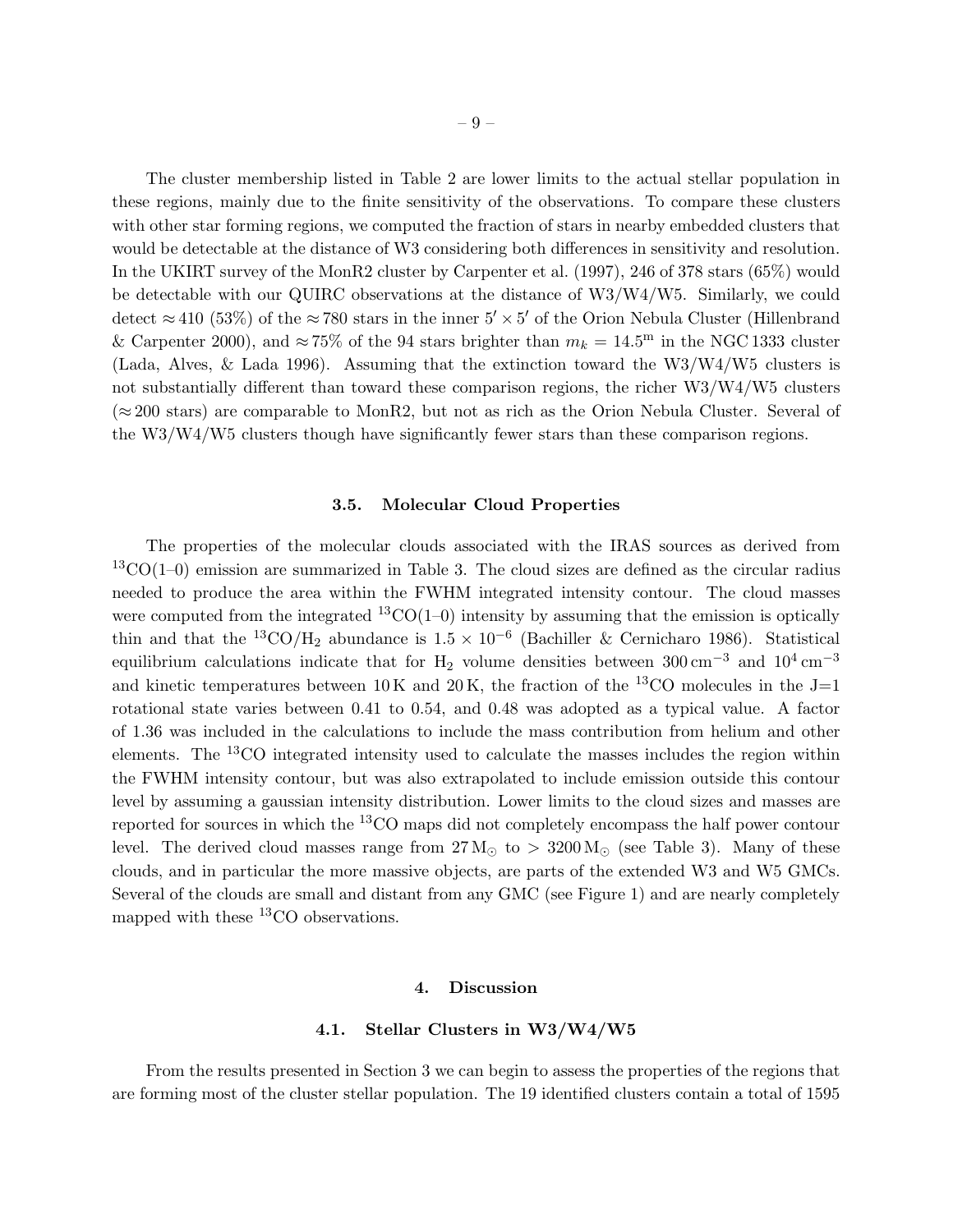stars within the  $2\sigma$  boundary after subtracting off the expected field star contamination. (If the  $1\sigma$ boundary is used to define the clusters, the total membership increases by 33%.) Figure 5 shows the normalized cumulative distribution of the total number of stars in all 19 clusters as a function of the number of stars in an individual cluster. As Figure 5 shows, 52% of the cluster members are found in just the 5 richest clusters. Even if we assume that the 13 IRAS sources without identified clusters have 20 stars each (the smallest population cluster identified in this survey), the 5 richest clusters would still contain 45% of the total cluster membership. These results do not change significantly if we include the W3 Main cluster, which has  $\approx 87$  stars to a comparable sensitivity limit as our survey (Megeath et al. 1996), or the other clusters identified along the W3 ridge (Tieftrunk et al. 1998).

We can also investigate the fraction of the cluster population associated with embedded OB stars. The 5 rich clusters described above that contain the majority of the cluster population are each associated with a massive star, and in total, clusters around OB stars contain 61% of the cluster population. Not all of the embedded OB stars though are associated with clusters. IRAS  $02230+6202$ ,  $02511+6023$ , and  $02531+6032$  do not show a significant enhancement in the stellar surface density despite having a radio continuum detection. Based on the field star initial mass function, one would expect an OB type star to form along with a few hundred lower mass objects (Miller & Scalo 1979). It would be remarkable then if these regions are truly forming a single massive star, and would imply that the stellar mass function in these regions is strongly skewed toward high mass objects. With high spatial resolution data at only one wavelength, however, we cannot yet rule out the possibility that the lack of a cluster in these regions is merely due to a large amount of extinction, and additionally in the case IRAS 02230+6202, a bright nebular background (see Fig. 3), that prevents us from detecting the underlying cluster. Deeper observations in the near- and mid-infrared should be able to establish more definitively if these OB stars are truly forming in isolation.

In principle the above results could change if a large number of low luminosity IRAS sources exist that did not meet our selection criteria but contribute substantially to the cluster population. Based on the peak of the histogram in Figure 4, we assume that the luminosity completeness limit for the IRAS point sources is  $\approx 200 \,\text{L}_{\odot}$ , and a power law function was fitted to the histogram bins more luminous than this limit. Extrapolation of this power fit suggests that there could be  $\approx 40$  additional sources between  $10 \text{ L}_{\odot}$  and  $200 \text{ L}_{\odot}$  that are not already in our sample. Even if we assume these sources have 20 stars each (the smallest cluster size detected here), the IRAS sources associated with OB will still contain more than a third of the total cluster population. These suggest indicate that the formation of dense stellar clusters surrounding OB stars represent a significant component of the cluster population in the W3/W4/W5 region.

Our results for the W3/W4/W5 region can be compared with other near-infrared surveys of molecular clouds. The regions that have been most extensively studied on a global scale are the Orion A and Orion B molecular clouds, and in both of these clouds, dense stellar clusters contribute significantly to the total young stellar population. In Orion B, approximately 96% of the stellar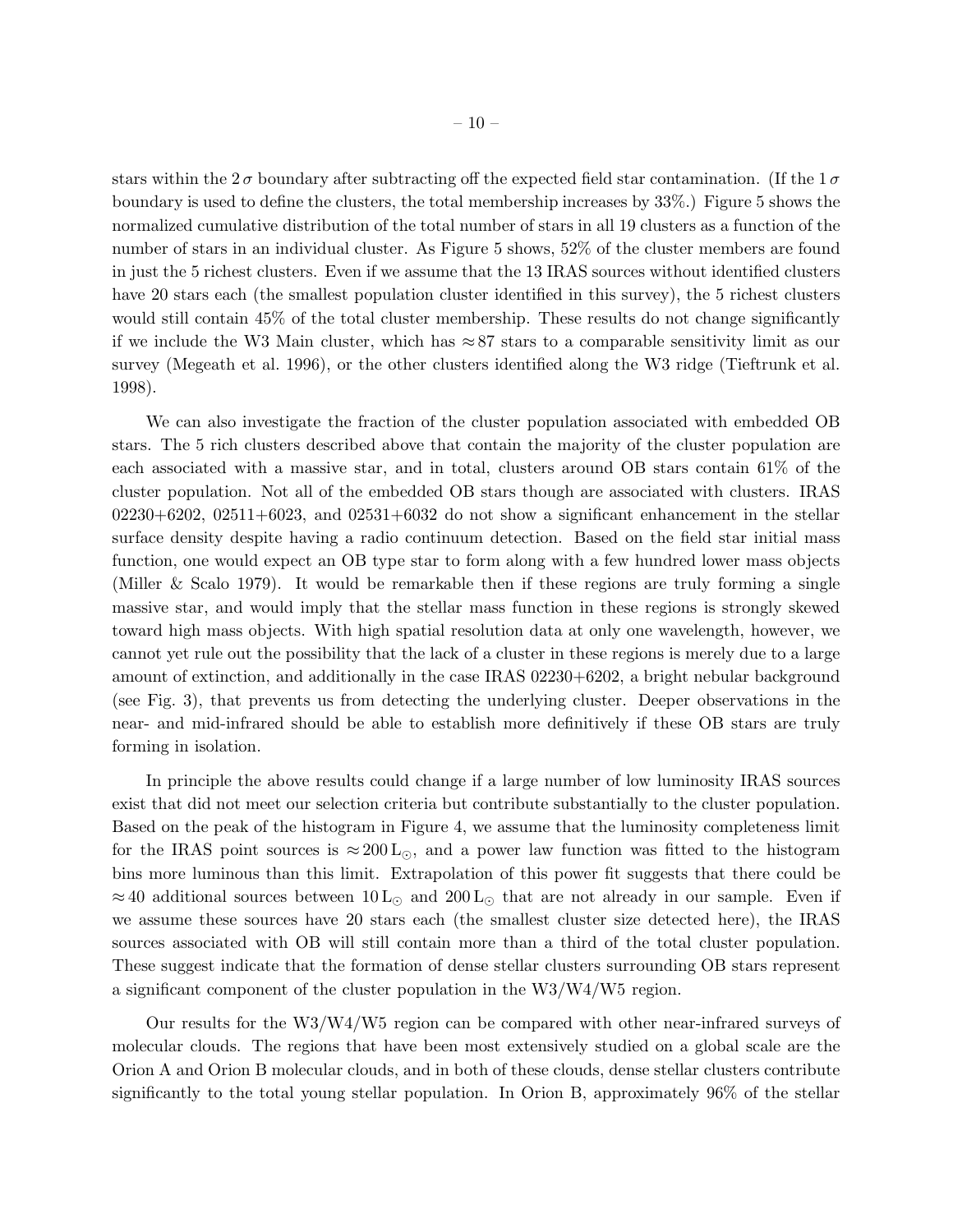population is found in just 4 clusters (Lada et al. 1991; Li, Evans, & Lada 1997). Similarly, in Orion A, at least 60% of the total stellar population is found within the Orion Nebula Cluster alone (Allen & Hillenbrand 2000; Meyer & Lada 2000), while the rest is distributed more uniformly

throughout the molecular cloud and in several small clusters (Strom, Strom, & Merrill 1993). Nearinfrared surveys of other molecular clouds are not as extensive as those in Orion and are biased toward known star forming regions, but nevertheless, observations of NGC 2264 (Lada, Young, & Greene 1993; Piche 1993) and NGC 1333 (Lada, Alves, & Lada 1996) also suggest that at least half of the stars within these regions form within clusters as opposed a more uniformly distributed population (see also the review by Clarke, Bonnell, & Hillenbrand 2000). While our survey is also not sensitive to any pervasive distributed stellar population, our results for the W3/W4/W5 region are similar to Orion in that a significant fraction of the cluster population is confined to just a few rich clusters.

#### 4.2. Global Star Formation Characteristics

Of the 32 IRAS sources in our sample that were mosaicked at  $K'$  band, 21 are located in projection against the W3/W4/W5 H ii region/molecular cloud complex (see Figure 2). The remaining 11 sources, or 34% of the sample, are separated from the W3/W4/W5 complex by as much as 100 pc. The molecular clouds associated with these 11 sources have radii of  $\approx 0.5$  pc with masses ranging from  $27 M_{\odot}$  to  $410 M_{\odot}$ , with an average mass of  $130 M_{\odot}$ . This contrasts with the massive star forming sites found in W3 that have cloud masses upwards of a few thousand solar masses or more.

Despite their relatively small mass, the 11 isolated clouds are not devoid of star formation nor is their stellar population limited to low mass stars. Eight of the 11 sources are forming a stellar cluster (see Table 2), and 3 sources (IRAS  $01546+6319$ ,  $02044+6031$ , and  $02561+6147$ ) are associated with an early B type as indicated by the radio continuum emission. The fraction of the total cluster population found within these 11 clouds is  $629/1595 = 39\%$  despite the fact they have only  $\approx$  11% of the total molecular mass as derived from the <sup>13</sup>CO observations. These percentages are likely upper limits since it is more difficult to identify IRAS point sources (and consequently clusters) near W3 than in more isolated regions. Indeed, the W3 Main cluster, two clusters a few arcminutes from W3(OH), and a cluster around BD +61 411 (Tieftrunk et al. 1998; Megeath et al. 1996) are found along the W3 ridge but were not identified with the IRAS point source selection criteria adopted in this paper. From visual inspection of the  $K$  band image presented in Tieftrunk et al. (1998), we estimate that these clusters in total may contain a few hundred stars. Even after accounting for these stars, the isolated clouds contribute a non-negligible fraction to the total cluster population currently forming in the W3/W4/W5 region.

The presence of massive stars and stellar clusters in these low mass clouds is somewhat surprising in that such characteristics are generally associated with massive GMCs. An interesting question is then how these isolated, star forming clouds originated. While the observations pre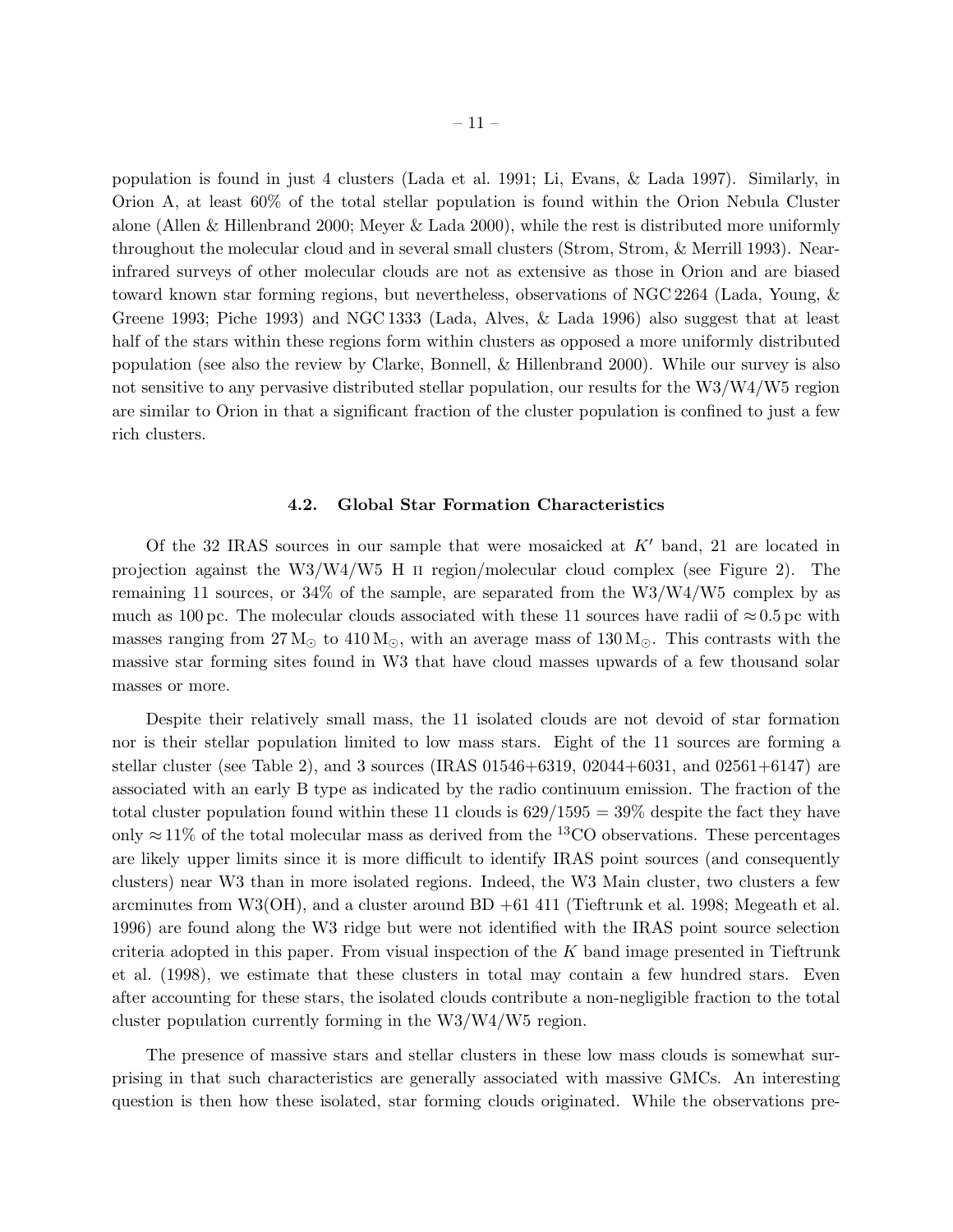sented here cannot answer this question directly, we can speculate on their origin based upon the distribution of clouds in the vicinity of the  $W3/W4/W5$  H II regions. The correspondence between the <sup>12</sup>CO and radio continuum emission shows that the H ii regions have re-shaped the spatial distribution of molecular gas in some instances (see Figure 2). For example, the molecular gas near  $(\ell, b) \approx (135^{\circ}, 0^{\circ})$  wraps around the southern edge of the W4 H II region, and the cometary globule near  $(\ell, b) \approx (134.8^{\circ}, 1.3^{\circ})$  possibly formed from the interaction between the molecular gas and radiation pressure from OB stars in the W4 H ii region (Heyer et al. 1996). The apparent effect of these interactions is that the small, dense globules of gas (which were either pre-existing or were formed by radiation pressure) remain for longer time scales than the more diffuse molecular material which is ionized or dispersed. Such globules are prominent in other OB associations and evolved H ii regions as well, such as Orion OB 1 (Ogura & Sugitani 1998) and IC 1396 (Patel et al. 1998). It is tempting to speculate then that the isolated clouds tens of parsecs away from W3/W4/W5 are the last remnants of a GMC that has been dispersed by OB stars. In fact, the Per OB1 association occupies the area south of the W3/W4/W5 between  $\ell = 130^{\circ}$  to 138° and  $b = -5^{\circ}$ to −1 ◦ where several of the low mass clouds are found and is at nearly the same distance as the W3/W4/W5 H ii regions (Garmany & Stencel 1992).

#### 4.3. Massive Star Formation in W3

The W3 region has long been proposed as a classic example of induced or "triggered" star formation in molecular clouds. In this scenario, shocks arising from ionization fronts compress the ambient molecular material such that a gravitational instability develops in the post-shocked gas, leading to gravitational collapse and the formation of a new generation of stars. In the specific case of the W3 molecular cloud, it has been suggested that the expansion of the W4 H ii region triggered the formation of W3 Main, W3(OH), W3 N, and AFGL 333, (Lada et al. 1978; Thronson, Campbell, & Hoffman 1980). Alternatively, it has been proposed that diffuse H ii regions appear adjacent to embedded star forming sites because the associated dense molecular material has effectively slowed the expansion of the H II regions, and thus no cause and effect relationship exists between the H ii regions and the newly formed stars. These two possibilities can be investigated with the data obtained for this study. If triggering is an important manner in which massive stars form, then embedded star forming regions throughout the W3/W4/W5 region should preferentially be located along the interfaces between ionization fronts and molecular clouds. Alternatively, if the expanding H II regions have had minimal impact on the massive star formation activity, then massive star forming regions should be located randomly throughout the W3 molecular cloud. Thronson, Campbell, & Hoffman (1980) cited similar arguments in suggesting that massive star formation has indeed been triggered in the W3 region, and we re-investigate this issue here using the more extensive and sensitive observations provided by IRAS and recent radio continuum surveys.

Of the molecular clouds in the  $W3/W4/W5$  region, only the W3 molecular cloud extends tens of parsecs beyond the H ii regions to provide a clear distinction between IRAS sources located near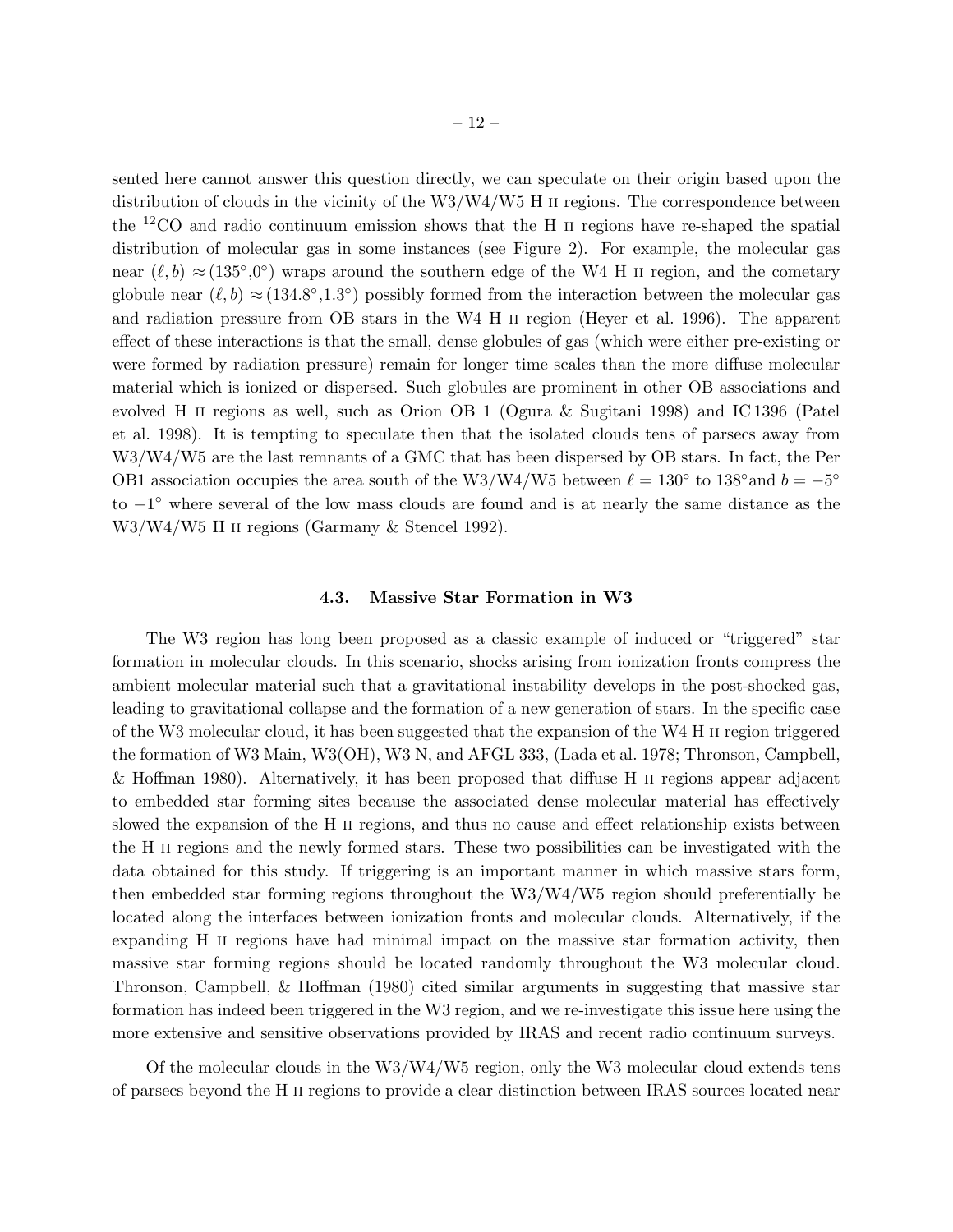and distant from the ionization fronts as seen in Figures 1 and 2. (Most of the IRAS sources in the W5 molecular cloud are located along the W5 H ii region, consistent with the triggered star formation hypothesis. However, unlike the W3 region, the small extent of the W5 molecular cloud does not provide a "control" field unaffected by the ionization front.) The W3 molecular cloud extends for ≈60 pc and contains  $\gtrsim 10^5 M_{\odot}$  of molecular material (Deane et al. 2000; Lada et al. 1978). Of the IRAS sources in our sample, the three most luminous sources are found along the interface between the W4 H ii region and the W3 molecular cloud. This interface also includes the W3 Main (IRAS 02219+6152) massive star forming region (Megeath et al. 1996), which is not in our sample since this object is confused at  $60 \mu m$  in the IRAS survey. By contrast, in the interior of the W3 cloud (i.e. west of the W4 ionization front), no IRAS sources are found that meet our selection criteria and have a far-infrared luminosity in excess of  $500 \, \text{L}_{\odot}$ .

Since W3 Main was not picked out by our IRAS selection criteria, we examine the possibility that massive star forming regions elsewhere in the W3 molecular cloud may also have been missed. Using the IRAS point source catalog, all sources were examined that have far-infrared luminosities in excess of 200 L<sub>⊙</sub> but have low quality flux densities at  $25 \mu m$  and/or 60  $\mu$ m. Where appropriate, the reported upper limits were used in estimating the luminosity. All sources more luminous than 200  $L_{\odot}$  were considered since two of the IRAS point sources in our sample are associated with a B type star despite having a low far-infrared luminosity (see Section 3.3). Using this search criteria, 12 additional sources were picked out in the W3 region. Eight of these sources are near W3 Main, W3(OH), or AFGL 333 and are confused at  $60 \mu m$  and  $100 \mu m$ , and one source is found midway between AFGL 333 and W3(OH). The other 4 IRAS sources are found interior to the cloud and are at least 30′ (20 parsecs) from the W4 ionization front. Each of these four sources have far-infrared luminosities less than  $430 \text{ L}_{\odot}$ , and none are associated with a NVSS radio continuum point source (Condon et al. 1998).

Recently, Ballantyne, Kerton, & Martin (2000) identified a massive O8 star that is ionizing an extended H II region near the southwestern edge of the W3 molecular cloud at  $(\ell, b)$  $\approx$  (133.425°,0.055°). The source is associated with extended far-infrared emission and is not listed as an IRAS  $60\mu$ m point source, and possibly may represent a more evolved star forming region than the point sources analyzed here. This source is distant from the W4 ionization front and may indeed be an example of a massive star formation region that has formed spontaneously (Ballantyne, Kerton, & Martin 2000). Nonetheless, for the W3 molecular cloud as a whole, we conclude that the massive star forming regions are located preferentially (but not exclusively) along the W4 ionization front and are not randomly distributed throughout the cloud. This is quite remarkable considering that  $\approx 75\%$  of the molecular mass in the W3 molecular cloud (based on the observed  ${}^{12}CO(1-0)$  integrated intensity) is contained within the extended molecular gas component. These observations are thus consistent with the conjecture that massive star formation along the eastern edge of the W3 molecular cloud has been triggered by the W4 ionization front as previously proposed by Lada et al. (1978) and Thronson, Campbell, & Hoffman (1980).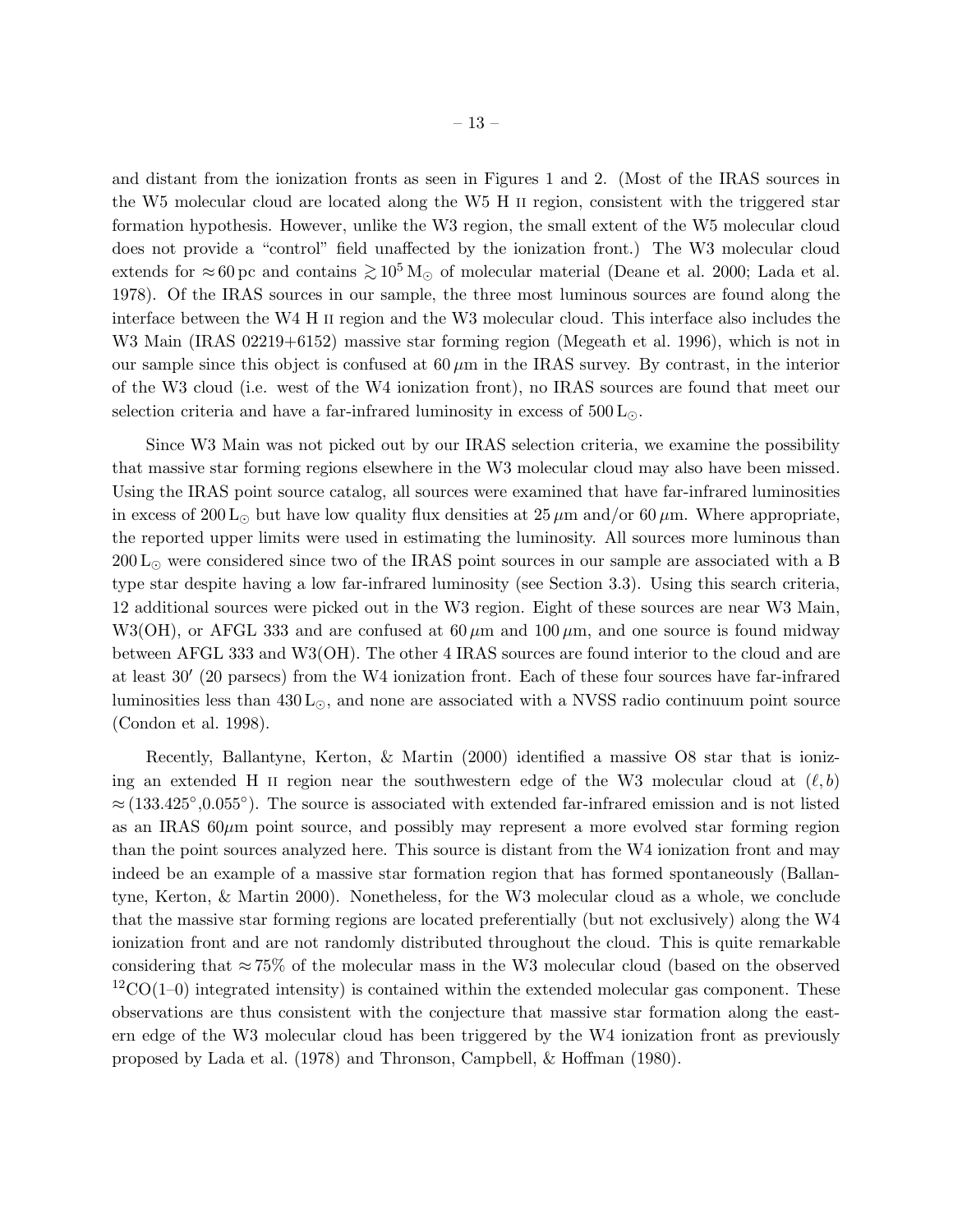# 5. Summary

We have analyzed the star formation properties of molecular clouds in the vicinity of the  $W3/W4/W5$  H II regions using the FCRAO Outer Galaxy  ${}^{12}CO(1-0)$  Survey, the IRAS point source catalog, published radio continuum observations, K' band imaging, and <sup>13</sup>CO(1–0) observations. We use these data to identify 34 IRAS point sources in the Perseus spiral arm that have far-infrared colors characteristic of embedded star forming regions. The stellar population associated with 32 of these IRAS sources are investigated based upon far-infrared and radio continuum emission and the identification of stellar clusters in the  $K'$  band mosaics. Our main conclusions are:

- 1. Nineteen stellar clusters are identified that contain a total of 1595 stars with  $K'$  magnitudes between  $11.5^{\text{m}}$  and  $17.5^{\text{m}}$ . Approximately half of the total cluster population is found within the 5 richest clusters. Further, IRAS sources associated with embedded OB stars as traced by radio continuum emission contain 61% of the cluster population. Thus clusters around OB stars contribute substantially to the stellar population currently forming in the W3/W4/W5 region.
- 2. Eleven of the 32 IRAS point sources are located as far as  $100 \,\mathrm{pc}$  from the W3/W4/W5 H II region/molecular cloud complex. Despite the low average cloud mass  $(130 M<sub>o</sub>)$  associated with these 11 sources, three of these objects are associated with an OB star and 8 are forming a stellar cluster. These 11 clouds contain  $\approx 39\%$  of the total stellar population identified in the IRAS sources, and thus contribute significantly to the current star formation production. We speculate that these clouds are the remnant fragments of a once large molecular cloud that has since been dispersed.
- 3. The conjecture that the W4 H ii region as triggered star formation along the eastern edge of the W3 molecular cloud is re-investigated by analyzing the spatial distribution of star forming regions. We find that 4 of the 5 massive star forming sites in the W3 GMC, as traced by luminous IRAS point sources and/or radio continuum emission, are found along the interface between the W4 H ii region and the W3 molecular cloud. The western portion of the W3 cloud, despite having  $\approx 75\%$  of the molecular mass, contains only one known OB star forming region (Ballantyne, Kerton, & Martin 2000). These characteristics are consistent with the long-held notion that most of the massive star formation activity in the W3 molecular cloud has been induced by the expansion of the W4 H II region (Lada et al. 1978; Thronson, Campbell, & Hoffman 1980).

JMC acknowledges support from the James Clerk Maxwell Telescope Fellowship while part of this work was carried out, and current support from the Owens Valley Radio Observatory and Long Term Space Astrophysics Grant NAG5-8217. The Five College Radio Astronomy Observatory is operated with support from NSF grant 94–20159. This publication makes use of data products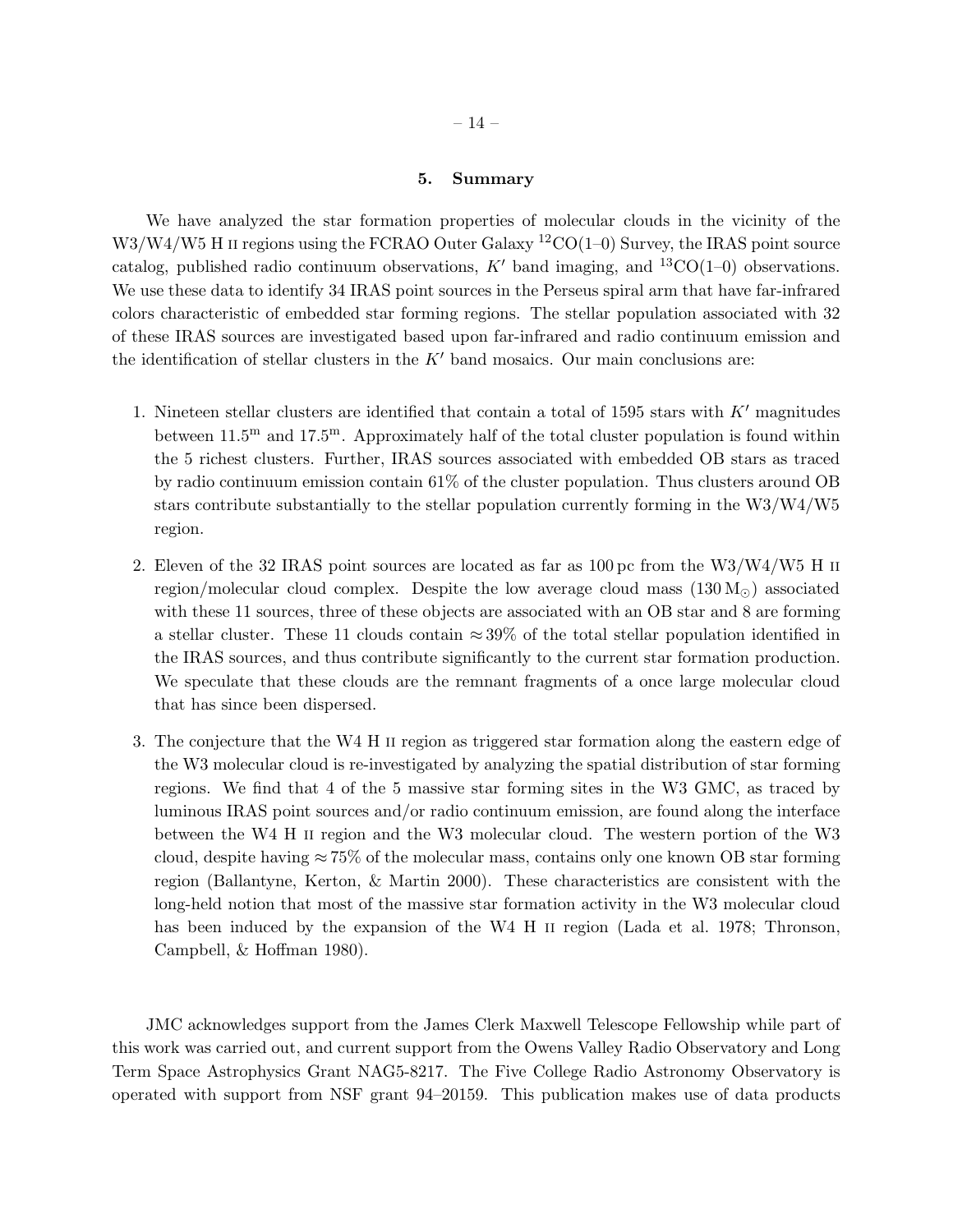from the Two Micron All Sky Survey, which is a joint project of the University of Massachusetts and the Infrared Processing and Analysis Center, funded by the National Aeronautics and Space Administration and the National Science Foundation.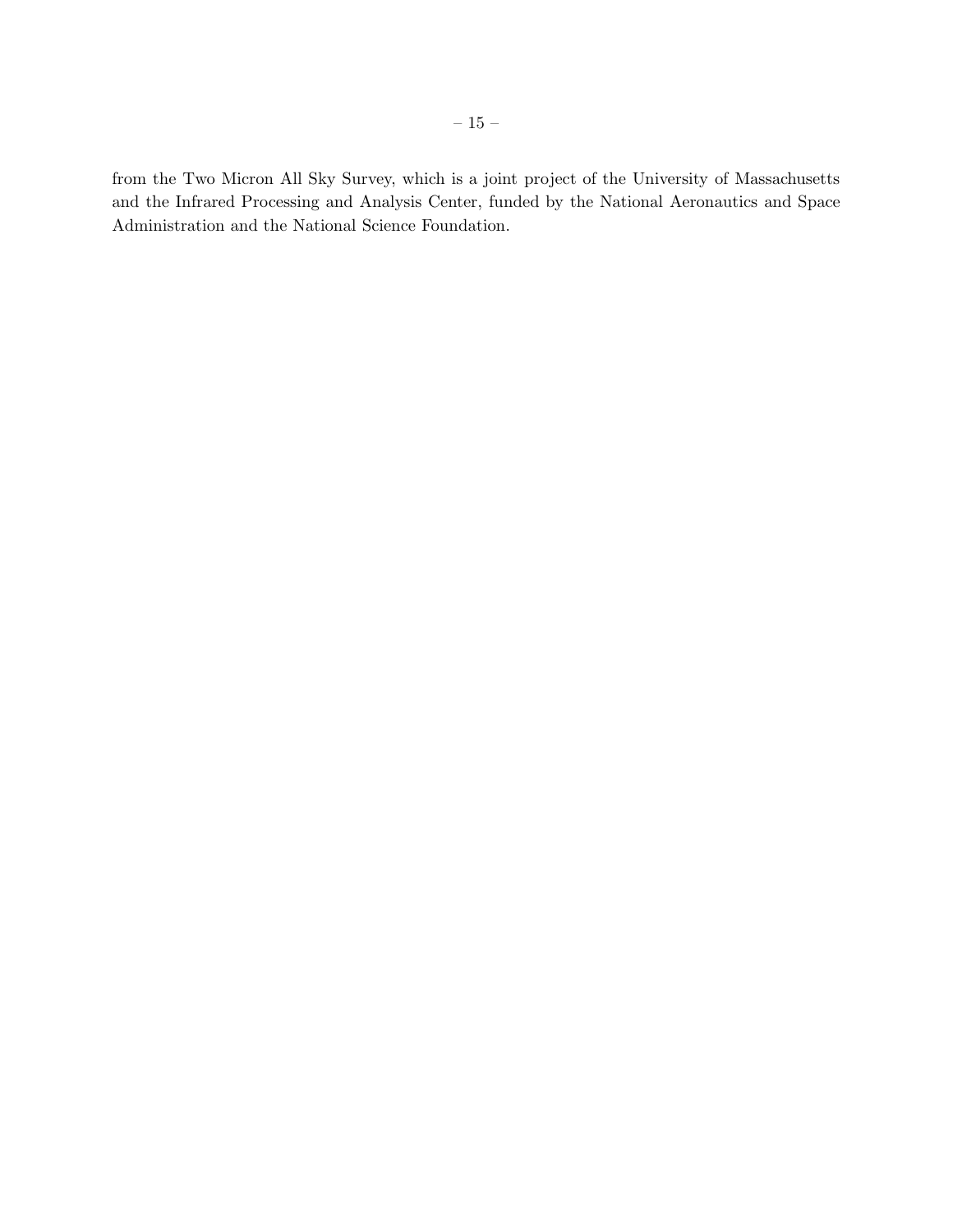## REFERENCES

- Allen, L. E., & Hillenbrand, L. A. 2000, to appear in "Proceedings of the Ringberg Castle Conference on Orion", PASP Conference proceedings, ed. M. McCaughrean, in press
- Bachiller, R. & Cernicharo, J. 1986, A&A, 166, 283
- Ballantyne, D. R., Kerton, C. R., & Martin, P. G. 2000, ApJ, accepted
- Beichman, C. A., Myers, P. C., Emerson, J. P., Harris, S., Mathieu, P., Benson, P. J., & Jennings, R. E. 1986, ApJ, 307, 337
- Carpenter, J. M., Meyer, M. R., Dougados, C., Strom, S. E., & Hillenbrand, L. A. 1997, AJ, 114, 198
- Carpenter, J. M., Snell, R. L., & Schloerb, F. P. 1991, ApJ, 362, 147
- Carpenter, J. M., Snell, R. L., Schloerb, F. P., & Skrutskie, M.F. 1993, ApJ, 407, 657 . 1995, ApJ, 450, 201
- Casali, M., & Hawarden, T. 1992, The UKIRT/JCMT Newsletter, No. 4, 33
- Clarke, C. J., Bonnell, I. A., & Hillenbrand, L. A. 2000, in Protostars and Planets IV, ed. V. Mannings, A. P. Boss, and S. S. Russell (Tucson: University of Arizona Press), in press
- Clemens, D. P., Sanders, D. B., & Scoville, N. Z. 1988, ApJ, 327, 139
- Condon, J. J., Cotton, W. D., Greisen, E. W., Yin, Q. F., Perley, R. A., Taylor, G. B., & Broderick, J. J. 1998, AJ, 115, 1693
- Dame et al. 1987, ApJ, 322, 706
- Deane, J., Sanders, D. B., Carpenter, J. M., & Ladd, N. 2000, ApJ, in preparation
- Deharveng, L., Zavagnoa, A., Cruz-Gonzalez, I., Salas, I., Caplan, J., & Carrasco, L. 1997, A&A, 317, 459
- Digel, S. W., Lyder, D. A., Philbrick, A. J., Puche, D., & Thaddeus, P. 1996, ApJ, 458, 561
- Elmegreen, B. G. 1992, in Star Formation in Stellar Systems, eds. G. Tenorio–Tagle, M. Prieto, & F. Sanchez, (Cambridge University Press:Cambridge), 381
- Garmany, C. D., & Stencel, R. E. 1992, A&AS, 94, 211
- Georgelin, Y. M., & Georgelin, Y. P. 1976, A&A, 49, 57
- Heyer, M. H. et al. 1996, ApJ, 464, L175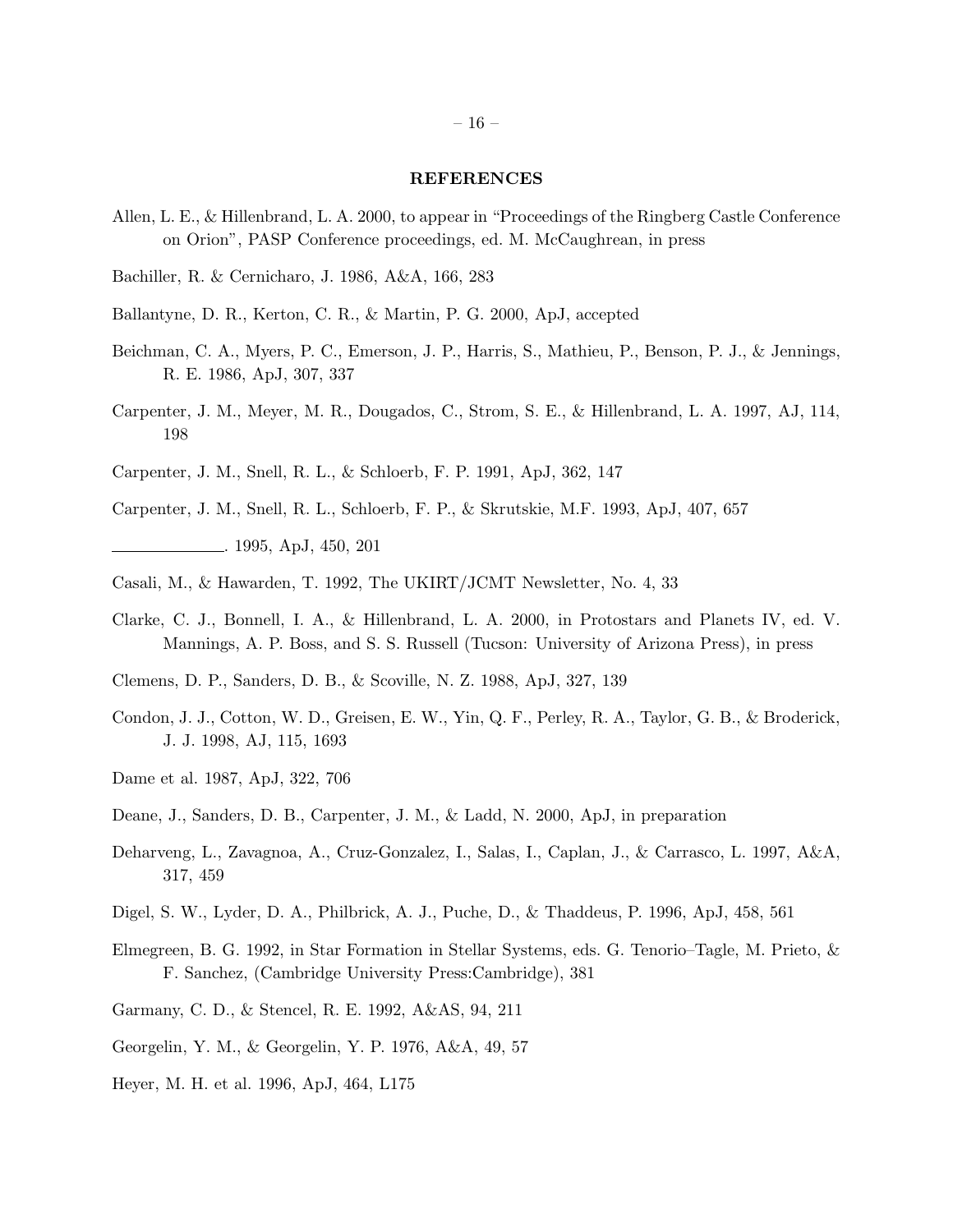- Heyer, M. H., Snell, R. L., Brunt, C., Howe, J., Schloerb, F. P., & Carpenter, J. M. 1998, ApJS, 115, 241
- Heyer, M. H.. & Terebey, S. 1998, ApJ, 502, 265
- Hillenbrand, L. A., & Carpenter, J. M. 2000, ApJ, submitted
- Hodapp, K. W. 1994, ApJS, 94, 615
- Kenyon, S. J., Hartmann, L. W., Strom, K. M., & Strom, S. E. 1990, AJ, 99, 869
- Kurtz, S., Churchwell, E., & Wood, D. O. S. 1994, ApJS, 91, 659
- Lada, C. J., Alves, J., & Lada, E. A. 1996, AJ, 111, 1964
- Lada, C. J., Elmegreen, B. G., Cong, H., & Thaddeus, P. 1978, ApJ, 226, L39
- Lada, C. J., Young, E. T., & Greene, T. P. 1993, ApJ, 408, 471
- Lada, E. A., DePoy, D. L., Evans, N. J. II, & Gatley, I. 1991, ApJ, 371, 171
- Lee, Y., Snell, R. L., & Dickman, R. L. 1990, ApJ, 355, 536
- Li, W., Evans, N. J. II, & Lada, E. A. 1997, ApJ, 488, 277
- Massey, P., Johnson, K. E., & DeGioia-Eastwook, K. 1997, ApJ, 454, 151
- Megeath, S. T., Herter, T., Beichman, C., Gautier, N., Hester, J. J., Rayner, J., & Shupe, D. 1996, A&A, 307, 775
- Meyer, M. R., & Lada, E. A. to appear in "Proceedings of the Ringberg Castle Conference on Orion", PASP Conference proceedings, ed. M. McCaughrean, in press
- McCutcheon, W. H., Sato, T., Dewdney, P. E., & Purton, C. R. 1991, AJ, 101, 1435
- Miller, G. E., & Scalo, J. M. 1979, ApJS, 41, 513
- Normandeau, M., Taylor, A. R., & Dewdney, P. E. 1996, Nature, 380, 687
- . 1997, ApJS, 108, 279
- Ogura, K., & Sugitani, K. 1998, Publ. Astron. Soc. Aust., 15, 91
- Palla, F., & Stahler, S. W. 1993, ApJ, 418, 414
- Panagia, N. 1973, AJ, 78, 929
- Patel, N. A., Goldsmith, P. F., Heyer, M. H., Snell, R. L., & Pratap, P. 1998, ApJ, 507, 241
- Piche, F. PASP, 105, 324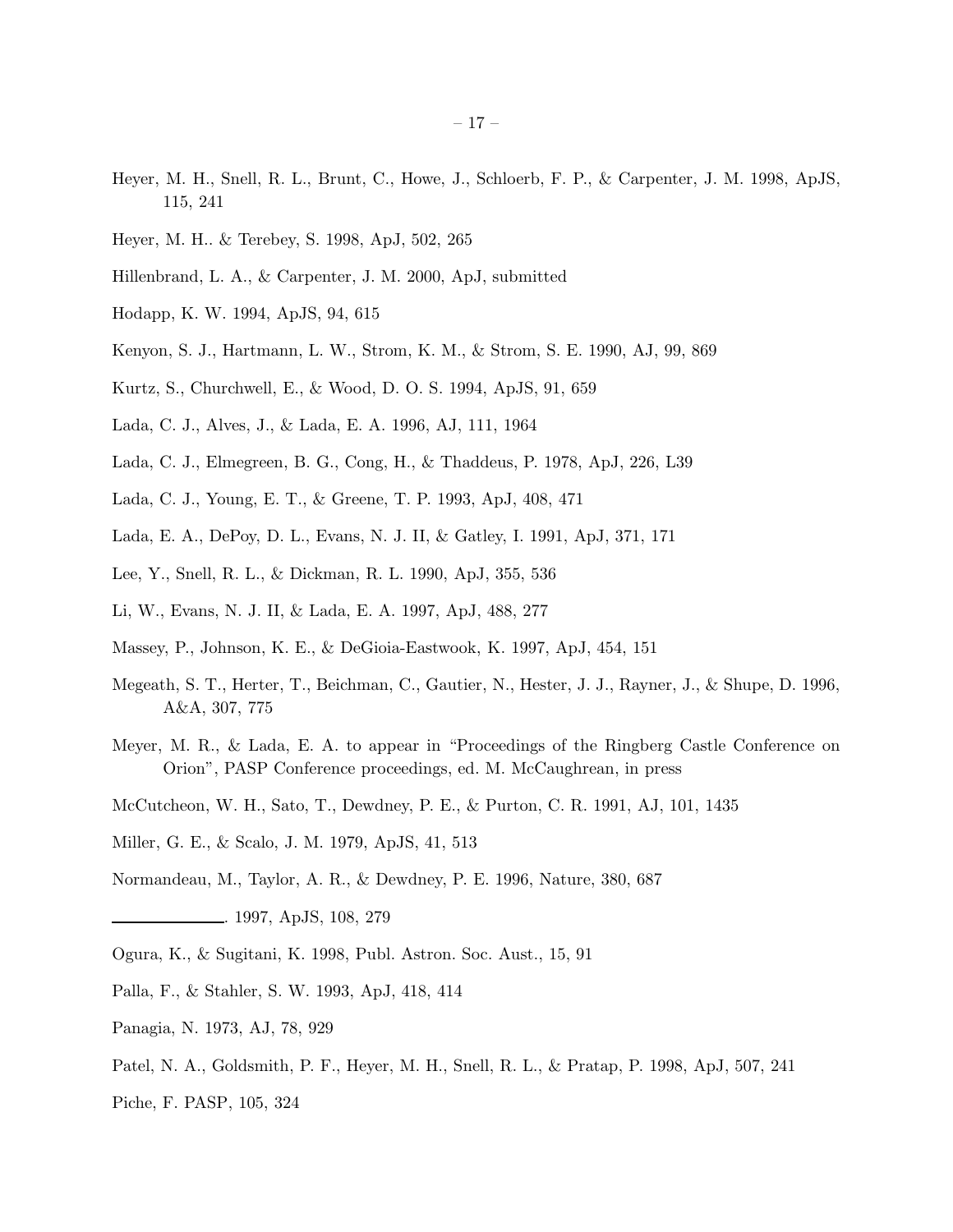- Strom, K. M., Strom, S. E., & Merrill, K. M. 1993, ApJ, 412, 233
- Thronson, H. A. Jr., Campbell, M. F., & Hoffman, W. F. 1980, ApJ, 239, 533
- Tieftrunk, A. R., Megeath, S. T., Wilson, T. L., & Rayner, J. T. 1998, A&A, 336, 991
- Wainscoat, R. J., & Cowie, L. L. AJ, 103, 332
- Weinberger, R. 1980, A&AS, 40, 123
- Wouterloot, J. G. A., Brand, J., Burton, W. B., & Kwee, K. K. 1990, A&A, 230, 21
- Vacca, W. D., Garmany, C. D., & Shull, J. M. 1996, ApJ, 460, 914

This preprint was prepared with the AAS IATEX macros v5.0.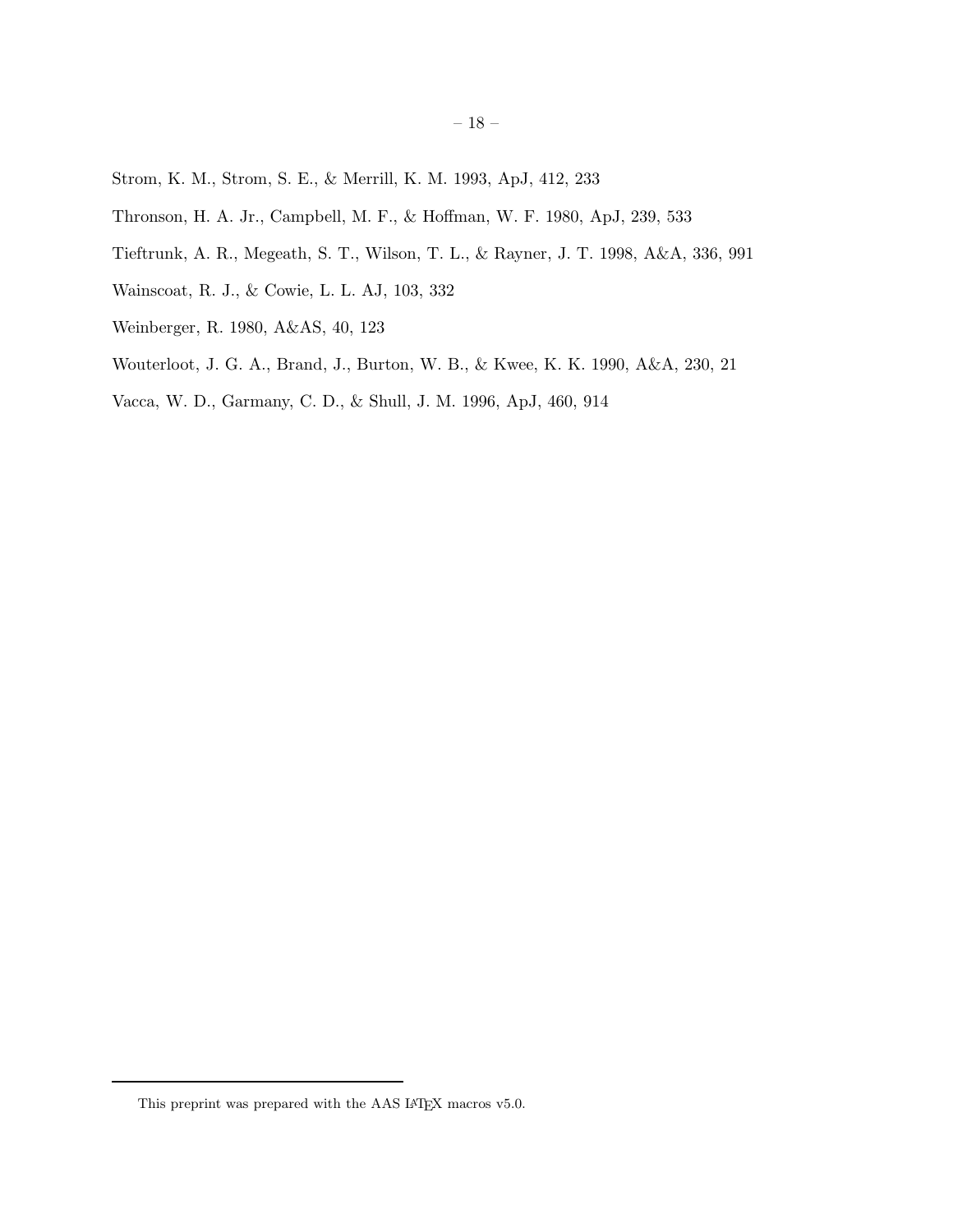Fig. 1.— The location of the 34 IRAS point sources meeting our selection criteria (see text) overlaid on a grey scale image of the <sup>12</sup>CO(1-0) integrated intensity ( $\int T_A^* dv$ ) between  $-57 \text{ km s}^{-1}$  and −32 km s−<sup>1</sup> from the FCRAO Outer Galaxy Survey (Heyer et al. 1998). Small circles represent IRAS point sources with far-infrared luminosities  $L_{\rm FIR} < 500\,L_{\odot},$  medium sized represent circles sources with  $500 L_{\odot} \leq L_{\rm FIR} < 5000 L_{\odot}$ , and large circles represent sources with  $L_{\rm FIR} \geq 5000 L_{\odot}$ . The dash rectangle indicates the area that was searched for IRAS point sources. (For the astro-ph submission, Figure 1 is submitted as a JPEG image. See also http://astro.caltech.edu/∼jmc/papers/w3)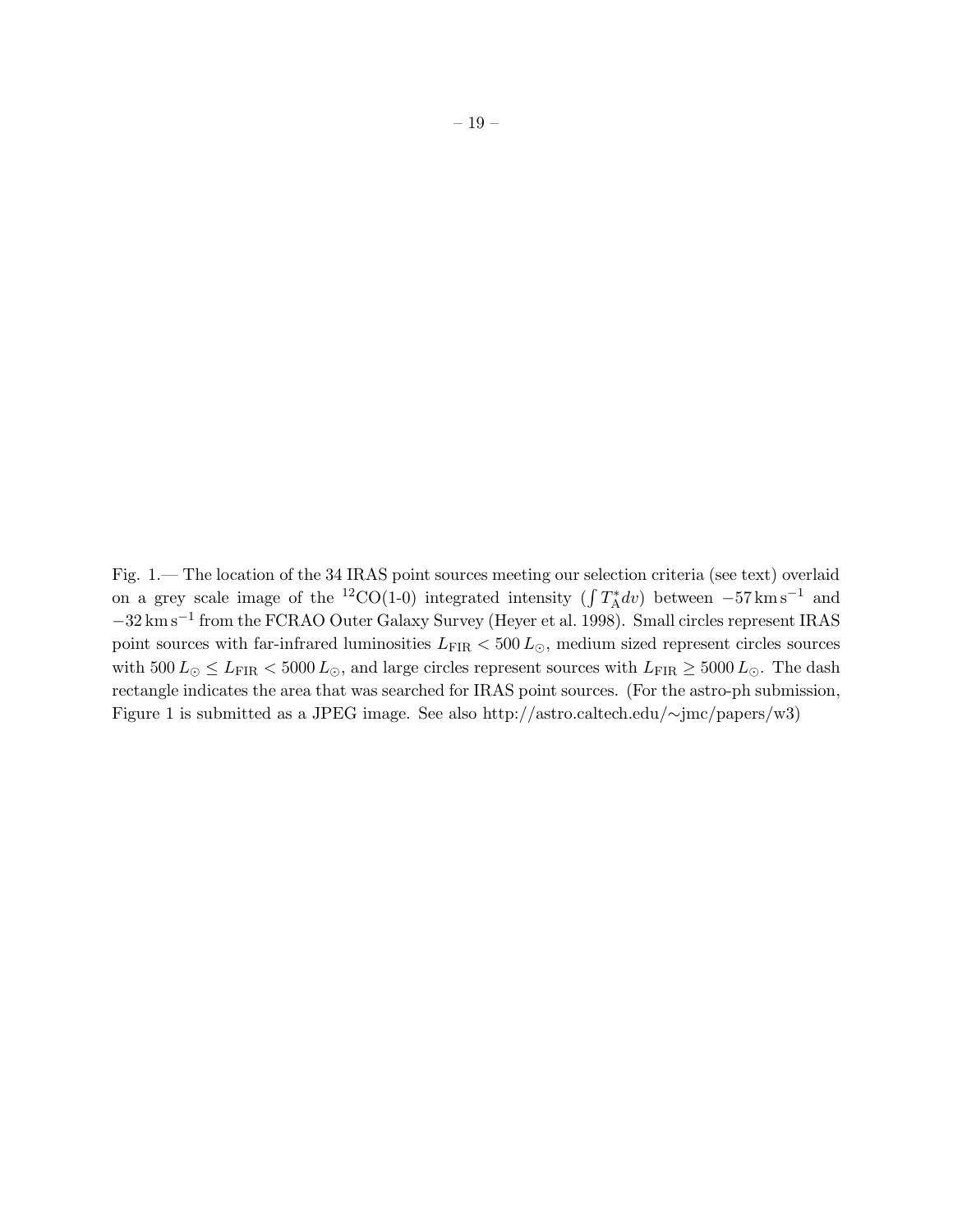Fig. 2.— Contour map of the <sup>12</sup>CO(1-0) integrated intensity shown in Figure 1 overlaid on the  $\lambda$  21 cm continuum image from the DRAO Galactic Plane Survey (Normandeau, Taylor, & Dewdney 1997). The contour level shown is for an integrated intensity of  $\int T_A^* dv =$ 12 K km s−<sup>1</sup> . (For the astro-ph submission, Figure 2 is submitted as a JPEG image. See also http://astro.caltech.edu/∼jmc/papers/w3)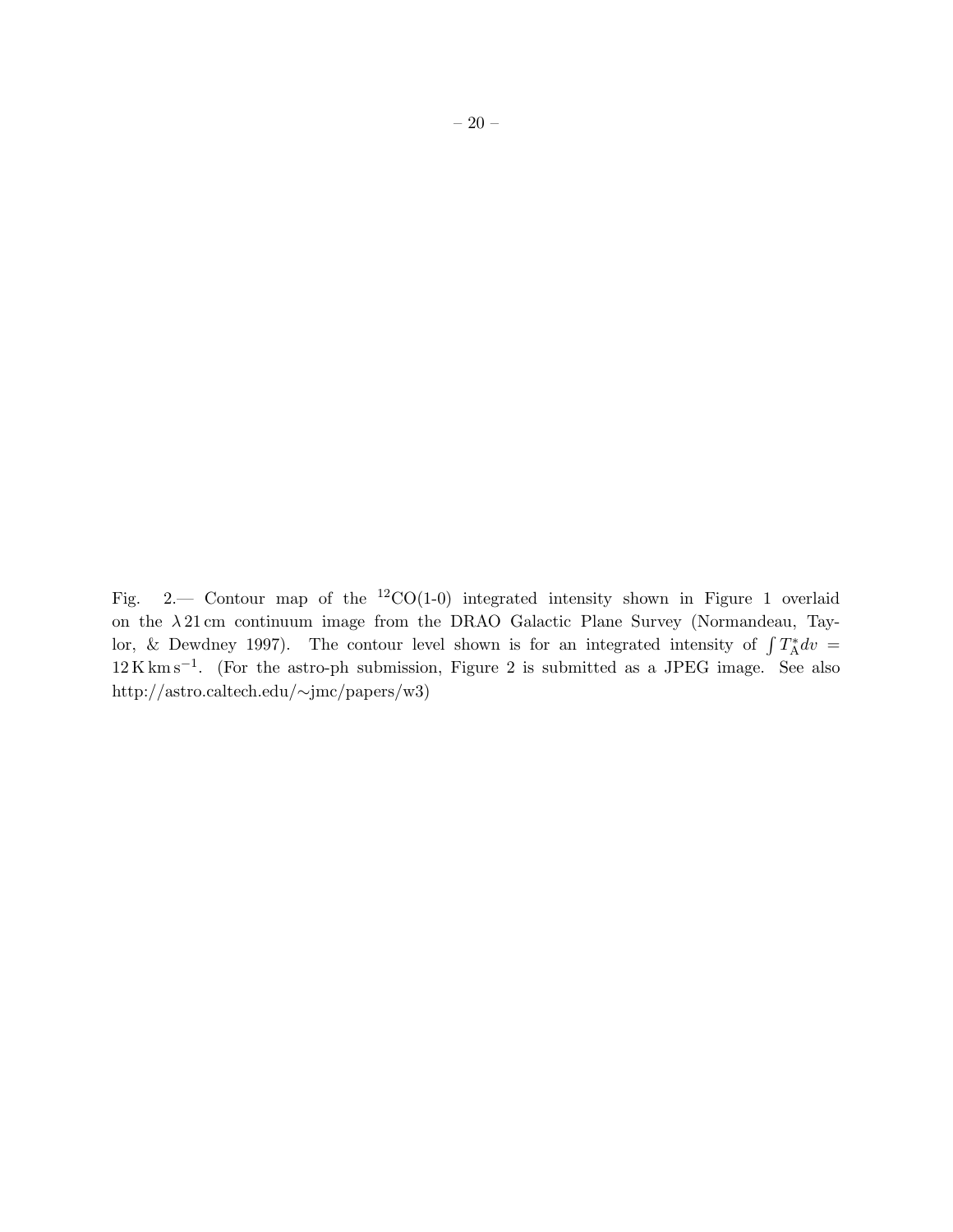Fig. 3.— Molecular line, near-infrared, and star count images for the 32 IRAS sources mosaicked at K' band. For each source, the left panel is an image of the <sup>12</sup>CO(1-0) integrated intensity ( $\int T_A^* dv$ ) from the FCRAO Outer Galaxy survey (Heyer et al. 1988) integrated over a  $\pm$  5 km s<sup>-1</sup> interval around the velocity toward the IRAS source. Each <sup>12</sup>CO image is shown over a  $30' \times 30'$  area centered on the IRAS point source position with a logarithmic intensity scale from  $log_{10}(1.0 \text{ K km s}^{-1})$ to  $\log_{10}(60.0 \text{ K km s}^{-1})$ . The adjacent panels show an image of the <sup>13</sup>CO(1-0) integrated intensity centered on the IRAS source, the  $K'$  band mosaic, and a  $K'$  band stellar surface density map for stars with magnitudes between  $11.5^{\text{m}}$  and  $17.5^{\text{m}}$ . The contour levels for the <sup>13</sup>CO maps begin at  $1.0 \,\mathrm{K\,km\,s^{-1}}$  ( $\int T_{\mathrm{MB}}dv$ ) with intervals of  $2.0 \,\mathrm{K\,km\,s^{-1}}$ , except for IRAS 02232+6138, 02245+6115, 02310+6133, 02455+6034, 02459+6029, 02531+6032, 02570+6028, 02593+6016, and 02575+6017, which have intervals of  $8.0 \text{ K km s}^{-1}$ . No <sup>13</sup>CO data are present in any of the maps for  $\Delta \delta \geq 1.5'$ . The contours in the stellar surface density images begin at  $2\sigma$  above the mean derived stellar surface density (see text), with contours intervals of  $3\sigma$ . (For the astro-ph submission, Figure 3 is submitted as JPEG images. See also http://astro.caltech.edu/∼jmc/papers/w3)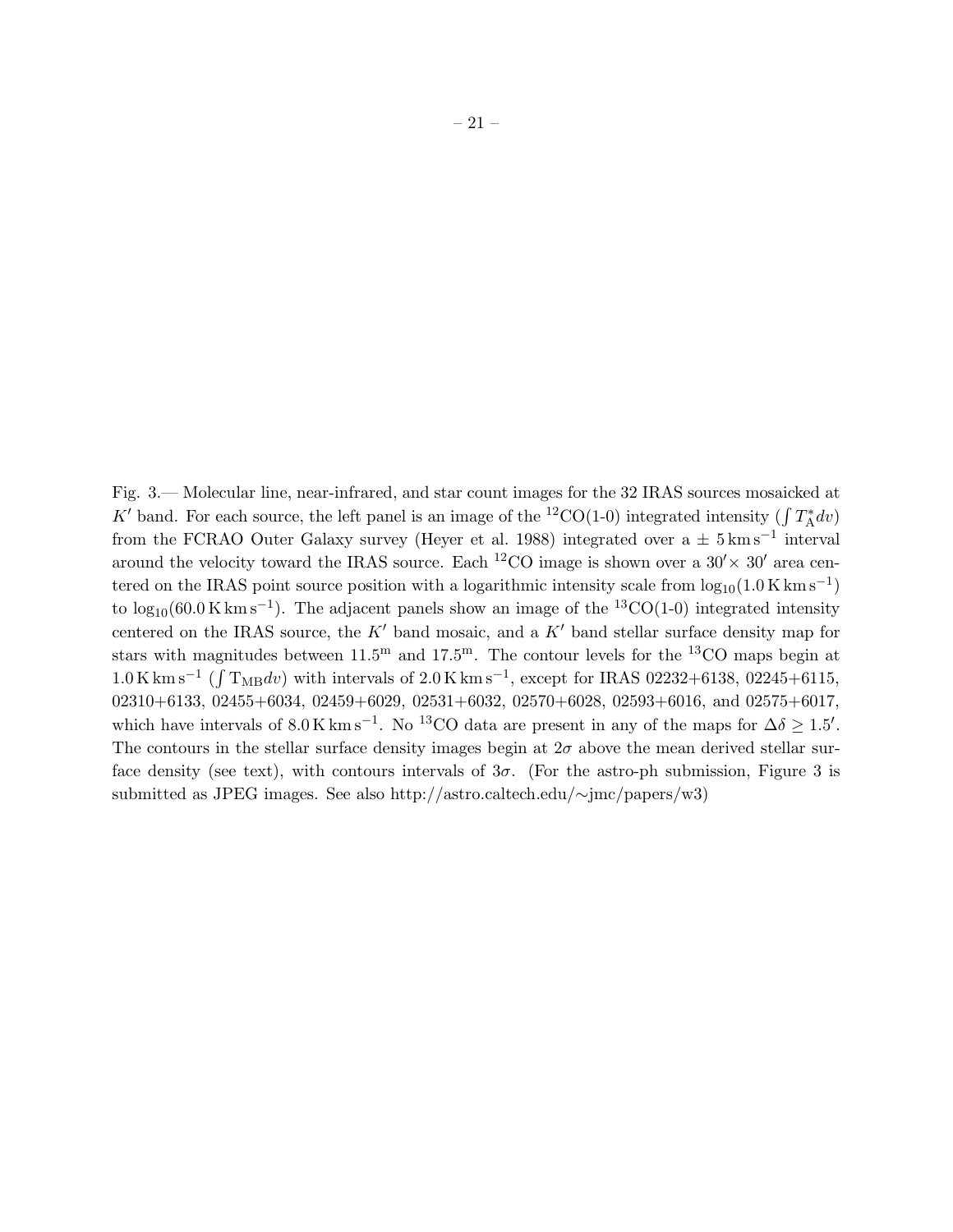

Fig. 4.— Histogram of the far-infrared luminosity in the  $12 \mu m$ ,  $25 \mu m$ , and  $60 \mu m$  IRAS bands for the 34 IRAS sources in our sample.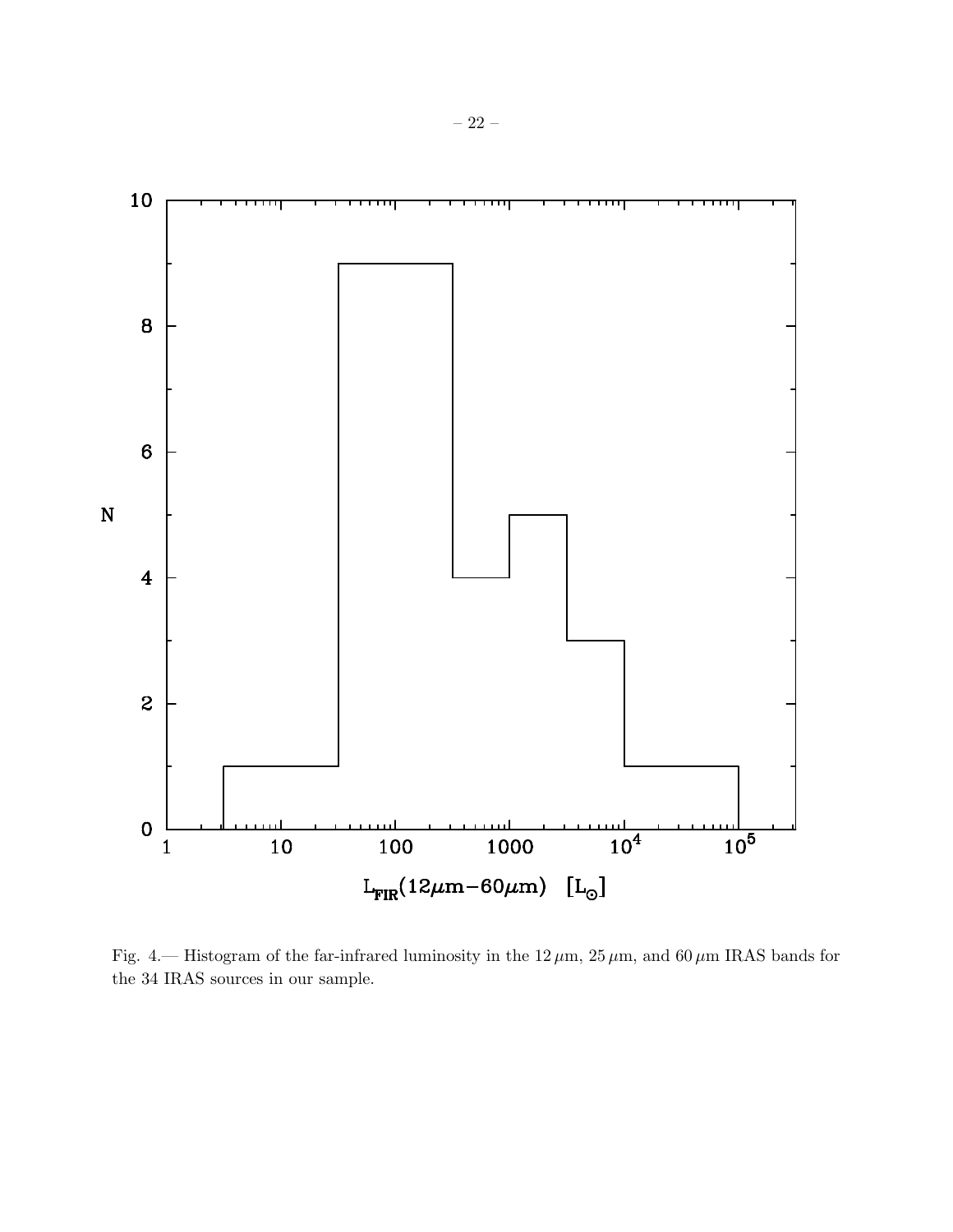

Fig. 5.— The cumulative distribution of the total number of stars identified in clusters as a function of the number of stars in an individual cluster. The star counts have been normalized by the total cluster population (1595 stars). The richest clusters are labeled by their IRAS point source name, and the horizontal dashed line shows the 50% point in the cluster population. These results indicate that half of the detected cluster population is found in just the five richest clusters.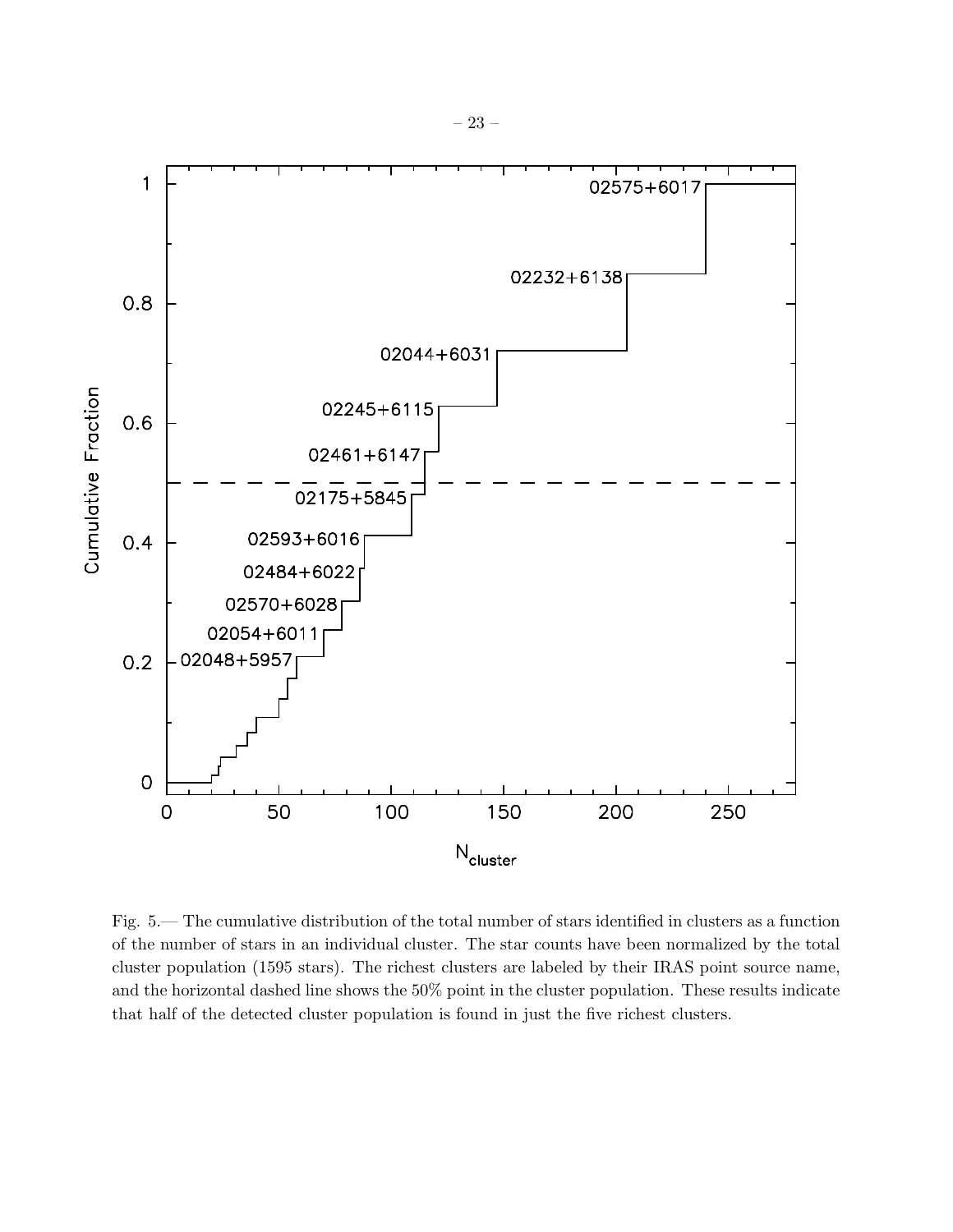| <b>IRAS</b>                 | Galactic |                  | Equatorial (J2000) |               | $V_{\rm LSR}$           | Identification      |
|-----------------------------|----------|------------------|--------------------|---------------|-------------------------|---------------------|
|                             | $\ell$   | $\boldsymbol{b}$ | $\alpha$           | $\delta$      | $\mathrm{[km\ s^{-1}]}$ |                     |
| $01546 + 6319^{\mathrm{a}}$ | 130.2939 | 1.6549           | 01:58:19.5         | $+63:33:59.1$ | $-54$                   | Weinberger 17       |
| $02008 + 6324$ <sup>a</sup> | 130.9428 | 1.9137           | 02:04:34.3         | $+63:38:31.5$ | $-45$                   |                     |
| $02044+6031^a$              | 132.1562 | $-0.7246$        | 02:08:04.7         | $+60:46:01.5$ | $-56$                   | <b>AFGL 5066</b>    |
| $02048 + 5957$ <sup>a</sup> | 132.3671 | $-1.2572$        | 02:08:27.0         | $+60:11:45.6$ | $-33$                   |                     |
| $02054 + 6011^a$            | 132.3684 | $-1.0212$        | 02:09:01.3         | $+60:25:16.3$ | $-57$                   |                     |
| $02081 + 6225^{\rm b}$      | 132.0137 | 1.2156           | 02:11:49.7         | $+62:39:39.9$ | $-54$                   |                     |
| $02175 + 5845$              | 134.2729 | $-1.8974$        | 02:21:07.7         | $+58:59:06.3$ | $-48$                   | Weinberger 18       |
| $02186 + 6053^a$            | 133.6888 | 0.1617           | 02:22:22.2         | $+61:07:11.3$ | $-50$                   |                     |
| $02204 + 6128$ <sup>b</sup> | 133.6961 | 0.7910           | 02:24:15.2         | $+61:42:26.6$ | $-44$                   |                     |
| $02220 + 6107$ <sup>a</sup> | 134.3365 | 0.8897           | 02:29:35.0         | $+61:34:07.8$ | $-51$                   |                     |
| $02230+6202^a$              | 134.1165 | 1.7897           | 02:30:41.7         | $+62:29:10.0$ | $-43$                   | $G133.8+1.4$ ; W3 N |
| $02232+6138^a$              | 133.9434 | 1.0595           | 02:27:01.0         | $+61:52:13.5$ | $-46$                   | W3(OH)              |
| $02245 + 6115^a$            | 134.2353 | 0.7485           | 02:28:21.5         | $+61:28:29.0$ | $-49$                   | AFGL 333            |
| $02310 + 6133$ <sup>a</sup> | 134.8298 | 1.3120           | 02:34:46.8         | $+61:46:22.1$ | $-40$                   |                     |
| $02327+6019^a$              | 135.5109 | 0.2576           | 02:36:33.5         | $+60:32:10.2$ | $-43$                   |                     |
| $02379 + 5724$ <sup>a</sup> | 137.2764 | $-2.1438$        | 02:41:36.2         | $+57:37:37.0$ | $-34$                   |                     |
| $02407 + 6047$ <sup>a</sup> | 136.2220 | 1.0813           | 02:44:37.7         | $+60:59:52.7$ | $-44$                   |                     |
| $02434 + 6018$ <sup>a</sup> | 136.7205 | 0.7793           | 02:47:15.9         | $+60:30:44.2$ | $-43$                   |                     |
| $02439 + 6025^{\mathrm{a}}$ | 136.7309 | 0.9202           | 02:47:50.2         | $+60:38:05.5$ | $-37$                   |                     |
| $02445 + 6042^a$            | 136.6723 | 1.2056           | 02:48:25.2         | $+60:55:02.9$ | $-35\,$                 |                     |
| $02455 + 6034$              | 136.8367 | 1.1367           | 02:49:23.2         | $+60:47:01.0$ | $-40$                   |                     |
| $02455 + 5808$              | 137.8969 | $-1.0490$        | 02:49:21.1         | $+58:21:16.0$ | $-46$                   |                     |
| $02459 + 6029$              | 136.9172 | 1.0850           | 02:49:47.6         | $+60:42:06.9$ | $-40$                   |                     |
| $02461 + 6147$              | 136.3845 | 2.2690           | 02:50:09.2         | $+61:59:57.9$ | $-44$                   | <b>AFGL 5085</b>    |
| $02484 + 6022$              | 137.2467 | 1.1153           | 02:52:18.7         | $+60:34:58.5$ | $-57$                   |                     |
| $02495 + 6043$              | 137.2148 | 1.4911           | 02:53:27.8         | $+60:55:58.1$ | $-37$                   |                     |
| $02497 + 6217$              | 136.5388 | 2.8947           | 02:53:44.4         | $+62:29:24.4$ | $-48$                   |                     |
| $02511 + 6023$              | 137.5407 | 1.2788           | 02:55:03.0         | $+60:35:44.3$ | $-38$                   |                     |
| $02531+6032^{\mathrm{a}}$   | 137.6937 | 1.5203           | 02:57:04.0         | $+60:44:22.3$ | $-40$                   |                     |
| $02541+6208^a$              | 137.0682 | 3.0016           | 02:58:13.2         | $+62:20:29.0$ | $-51$                   |                     |
| $02570+6028^{\mathrm{a}}$   | 138.1514 | 1.6881           | 03:01:00.7         | $+60:40:20.3$ | $-39$                   |                     |
| $02572+6006^{\mathrm{a}}$   | 138.3477 | 1.3738           | 03:01:11.7         | $+60:18:08.7$ | $-38$                   |                     |
| $02575 + 6017^a$            | 138.2913 | 1.5528           | 03:01:29.2         | $+60:29:11.8$ | $-39$                   | <b>AFGL 4029</b>    |
| $02593 + 6016^{\mathrm{a}}$ | 138.4977 | 1.6409           | 03:03:17.9         | $+60:27:52.2$ | $-39$                   | Sh 201              |

Table 1. IRAS Sources in the W3/W4/W5 Region

 $\rm ^{a}Coordinates$  of  $K'$  mosaic registered using the 2MASS Image Atlas

bSource not imaged at  $K^\prime$  band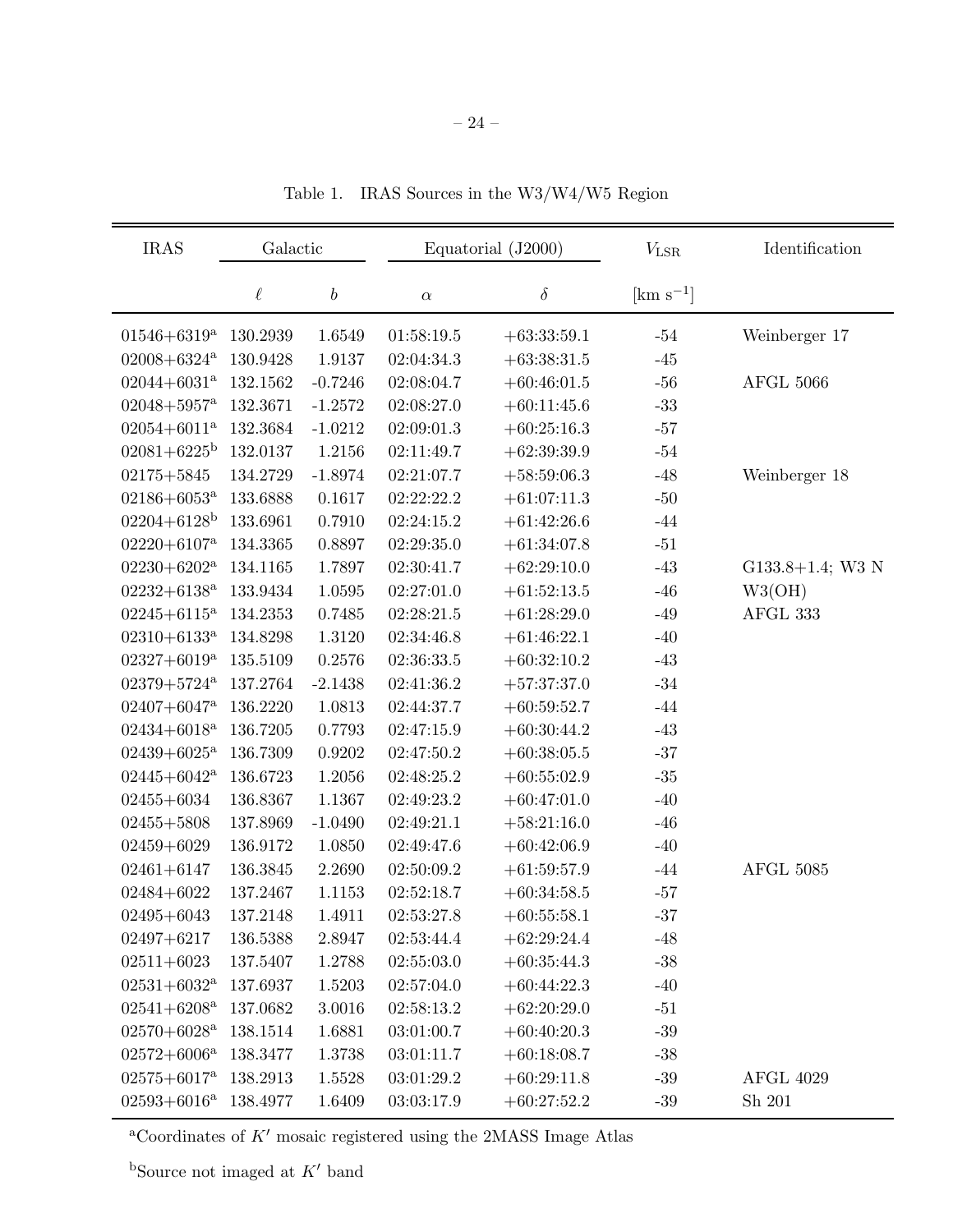| <b>IRAS</b>            | $L_{\rm FIR}$<br>$(L_{\odot})$ | SpT              | Ref. <sup>e</sup> | $\rm R_{eff}$<br>(pc) | $N_{stars}$ | $N_{cluster}$ |
|------------------------|--------------------------------|------------------|-------------------|-----------------------|-------------|---------------|
| $01546 + 6319$         | 260                            | B1               | $\mathbf{1}$      | 0.54                  | 89          | $54 \pm 6$    |
| $02008 + 6324$         | $9\,$                          | $\ddots$         | $\ldots$          | $\ldots$              | $\ddots$    |               |
| $02044 + 6031$         | 2900                           | B <sub>0</sub>   | $\mathbf{1}$      | 0.73                  | 204         | $147 \pm 8$   |
| $02048 + 5957$         | 120                            | .                | $\cdots$          | 0.56                  | 94          | $58 \pm 6$    |
| $02054 + 6011$         | 91                             | $\ddotsc$        | .                 | 0.59                  | 104         | 70 $\pm$<br>6 |
| $02175 + 5845$         | 220                            | $\cdots$         | $\ddotsc$         | 0.73                  | 168         | $109 \pm 8$   |
| $02186 + 6053$         | 120                            | .                | .                 | $\cdots$              | $\cdots$    | $\cdots$      |
| $02220 + 6107$         | 98                             | $\cdots$         | $\ddotsc$         | .                     | .           | .             |
| $02230 + 6202$         | 16000                          | O7               | $\mathbf{1}$      | $\cdots$              | .           | .             |
| $02232+6138^a$         | 46000                          | B <sub>0.5</sub> | $\mathbf{1}$      | 0.91                  | 281         | $205 \pm 9$   |
| $02245 + 6115$         | 3300                           | B0.5             | $\mathbf{1}$      | 0.64                  | 151         | $121 \pm 6$   |
| $02310 + 6133$         | 270                            | $\cdots$         | $\ddots$          | $\ldots$              | $\cdots$    | $\cdots$      |
| $02327 + 6019$         | 270                            | .                | $\ddots$          | 0.32                  | 30          | $20 \pm 3$    |
| $02379 + 5724$         | 50                             | $\cdots$         | $\ddotsc$         | $\ldots$ .            | $\cdots$    | $\cdots$      |
| $02407 + 6047$         | 140                            | $\cdots$         | .                 | 0.46                  | 72          | $50 \pm 5$    |
| $02434 + 6018$         | 770                            | $\cdots$         | $\ddots$          | 0.37                  | 39          | $24 \pm 4$    |
| $02439 + 6025$         | 52                             |                  | $\ddotsc$         | $\ldots$ .            | $\cdots$    | $\ldots$ .    |
| $02445 + 6042$         | 420                            | $\ddotsc$        | $\cdots$          | 0.45                  | 41          | $23 \pm 4$    |
| $02455 + 6034$         | 1100                           | $\cdots$         | .                 | $\cdots$              | .           | .             |
| $02455 + 5808$         | 36                             | $\cdots$         | $\cdots$          | $\ddotsc$             | $\cdots$    | .             |
| $02459 + 6029$         | 2000                           | $\cdots$         | $\ddots$          | 0.45                  | 48          | $31 \pm 4$    |
| $02461 + 6147$         | 2300                           | B <sub>2</sub>   | 3                 | 0.72                  | 178         | $115 \pm 8$   |
| $02484 + 6022$         | 88                             | $\cdots$         | $\cdots$          | 0.62                  | 140         | $86 \pm 7$    |
| $02495 + 6043$         | 77                             | .                | $\cdots$          | $\cdots$              | $\ldots$ .  | .             |
| $02497 + 6217$         | 140                            | $\cdots$         | $\cdots$          | 0.38                  | 50          | $36 \pm 4$    |
| $02511 + 6023$         | 210                            | <b>B0.5</b>      | $\mathbf{1}$      | $\ddotsc$             | $\cdots$    | .             |
| $02531 + 6032$         | 1200                           | B0.5             | 1                 | $\cdots$              | $\cdots$    | .             |
| $02541 + 6208$         | 360                            |                  | .                 | 0.45                  | 62          | $40 \pm 5$    |
| $02570 + 6028$         | 530                            |                  | .                 | 0.62                  | 114         | $78 \pm 6$    |
| $02572 + 6006$         | 72                             | $\cdots$         | .                 | $\cdots$              | $\cdots$    | .             |
| $02575+6017^{bcd}$     | 5700                           | B1               | 2,4               | 1.00                  | 340         | $240 \pm 10$  |
| $02593 + 6016^{\rm d}$ | 5800                           | O9.5             | $\mathbf 1$       | 0.62                  | 127         | $88 \pm 6$    |

<sup>a</sup>Observed at  $K$  band by Tieftrunk et al. (1998)

<sup>b</sup>Observed at K band by Deharveng et al. (1997)

 $c$ Observed at K band by Hodapp (1994)

<sup>d</sup>Observed at K band by Carpenter et al. (1993)

<sup>e</sup>References: (1) Condon et al. 1998; (2) Kurtz, Churchwell, & Wood 1994 (3) McCutcheon et al. 1991 (4) Carpenter, Snell, & Schloerb 1991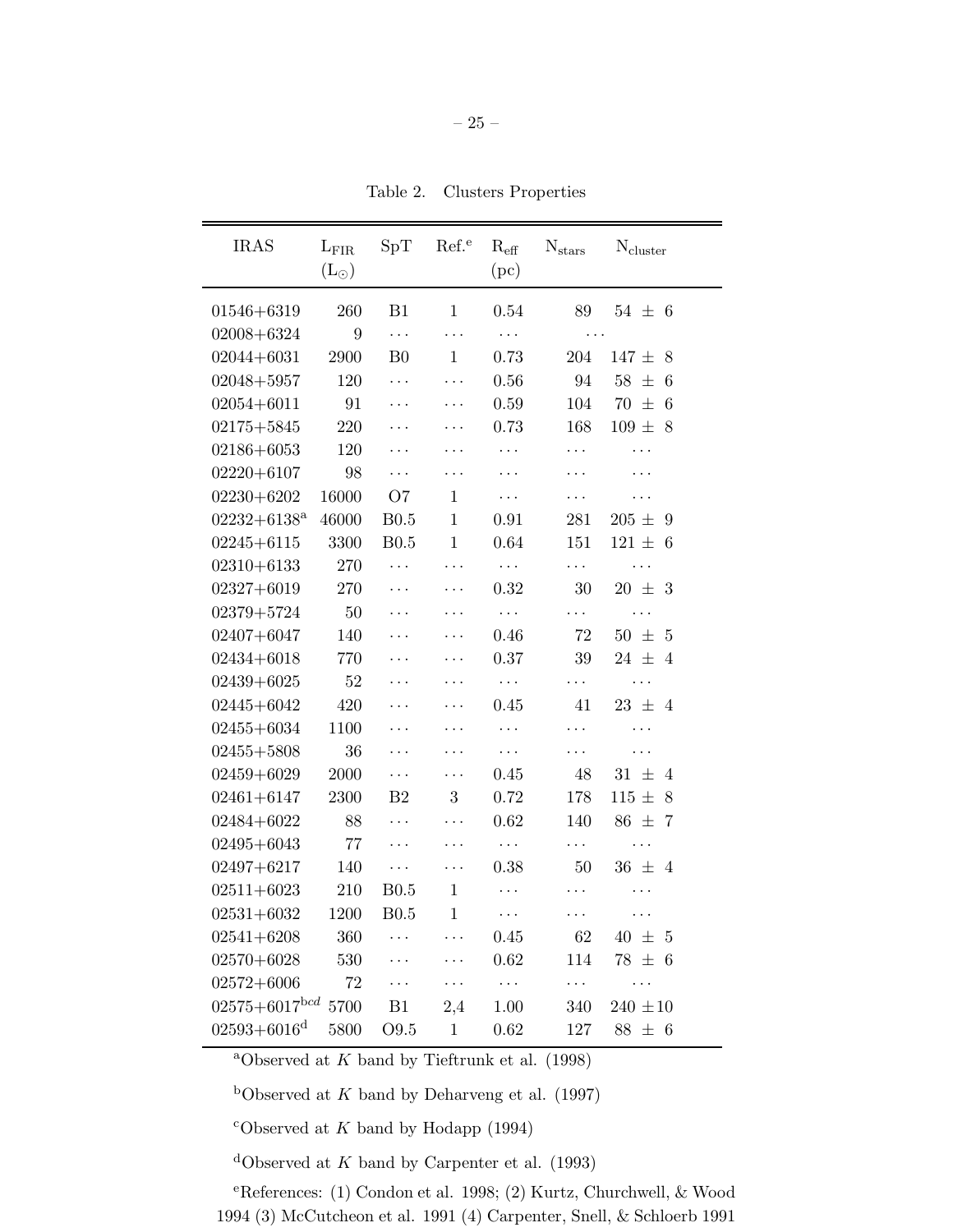| Table 3. | Molecular Cloud Properties |  |  |  |
|----------|----------------------------|--|--|--|
|----------|----------------------------|--|--|--|

| <b>IRAS</b>    | Radius    | Mass              |
|----------------|-----------|-------------------|
|                | (pc)      | $\rm (M_{\odot})$ |
| $01546 + 6319$ | 0.49      | 27                |
| $02008 + 6324$ | 0.60      | 64                |
| $02044 + 6031$ | 0.49      | 140               |
| $02048 + 5957$ | 0.32      | 29                |
| $02054 + 6011$ | 0.51      | 100               |
| $02175 + 5845$ | 0.68      | 410               |
| $02186 + 6053$ | 0.89<br>> | > 600             |
| $02220 + 6107$ | 0.37      | 69                |
| $02230 + 6202$ | > 1.06    | > 670             |
| $02232 + 6138$ | > 0.99    | >2700             |
| $02245 + 6115$ | >1.02     | > 3200            |
| $02310 + 6133$ | > 0.77    | > 680             |
| $02327 + 6019$ | 0.69      | 410               |
| $02379 + 5724$ | 0.51      | 71                |
| $02407 + 6047$ | 0.70      | 290               |
| $02434 + 6018$ | 0.42      | 120               |
| $02439 + 6025$ | 0.28      | 29                |
| $02445 + 6042$ | >1.03     | > 920             |
| $02455 + 5808$ | > 0.47    | >45               |
| $02455 + 6034$ | > 0.69    | > 670             |
| $02459 + 6029$ | > 0.80    | > 800             |
| $02461 + 6147$ | 0.34      | 83                |
| $02484 + 6022$ | 0.63      | 43                |
| $02495 + 6043$ | 0.47      | 69                |
| $02497 + 6217$ | 0.49      | 55                |
| $02511 + 6023$ | 0.45      | 130               |
| $02531 + 6032$ | 0.47<br>> | 290<br>>          |
| $02541 + 6208$ | 0.42      | 56                |
| $02570 + 6028$ | 0.53      | 380               |
| $02572 + 6006$ | 0.40      | 28                |
| $02575 + 6017$ | 0.69      | 870               |
| $02593 + 6016$ | >0.51     | > 300             |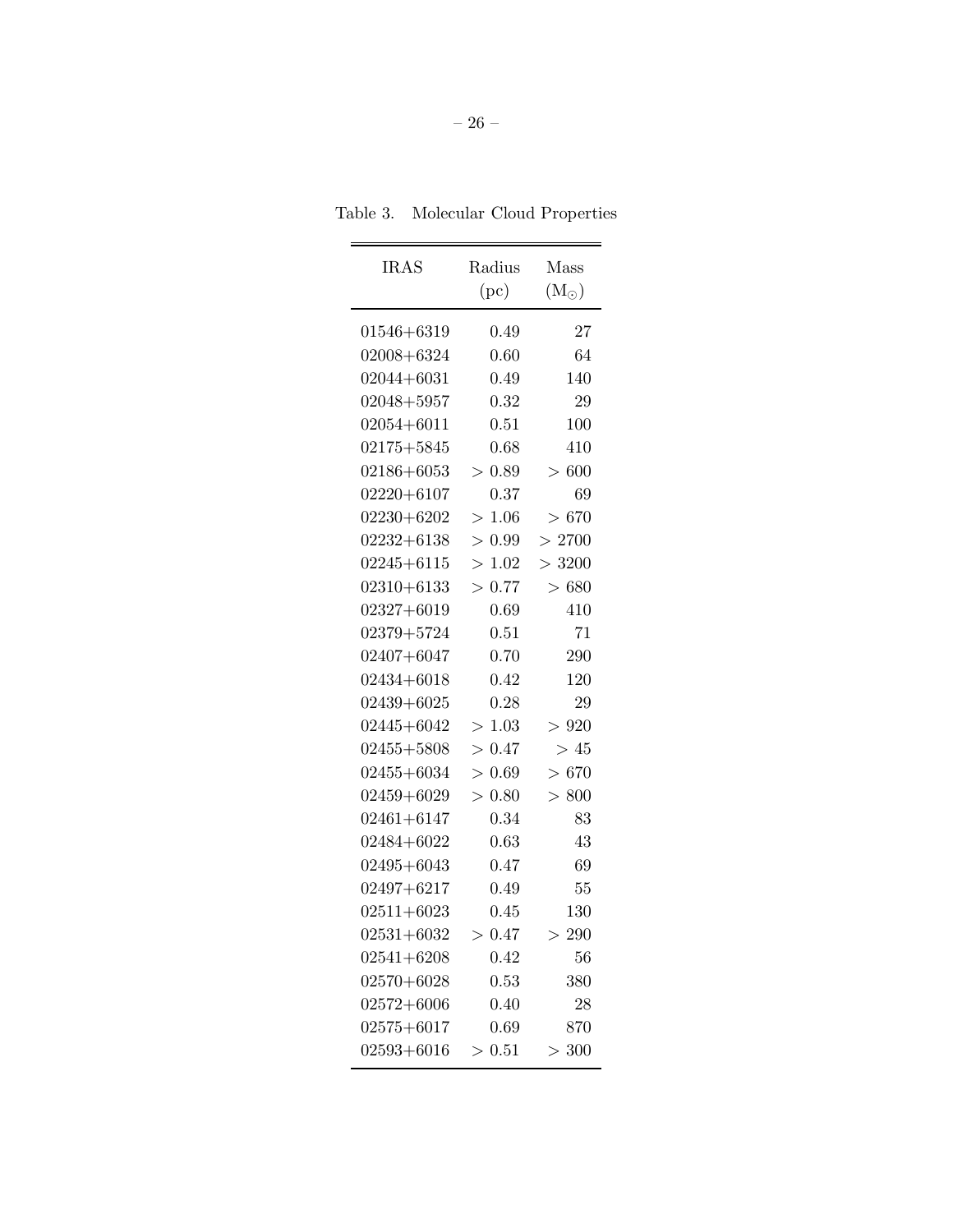This figure "figure1.jpg" is available in "jpg" format from: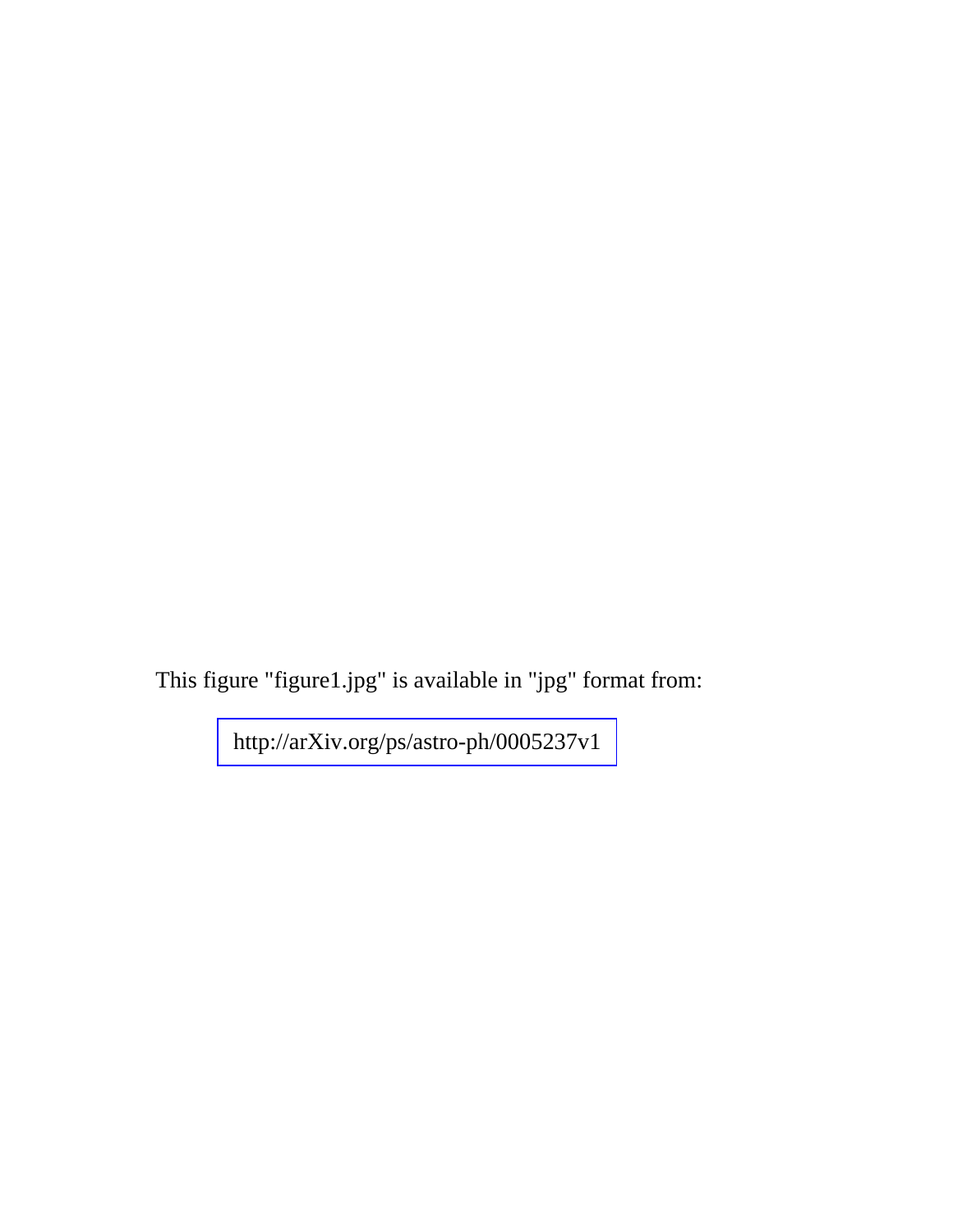This figure "figure2.jpg" is available in "jpg" format from: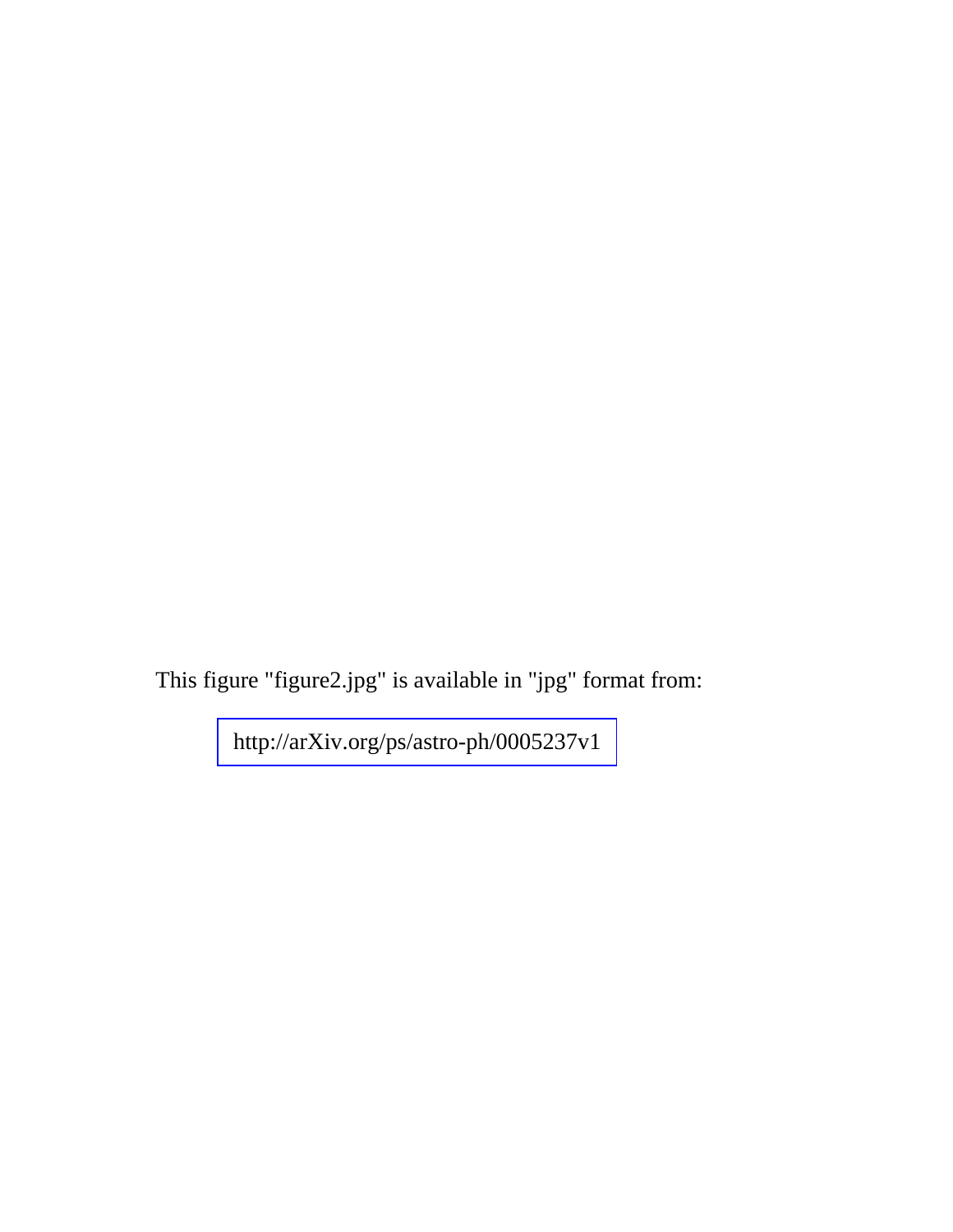This figure "figure3\_a.jpg" is available in "jpg" format from: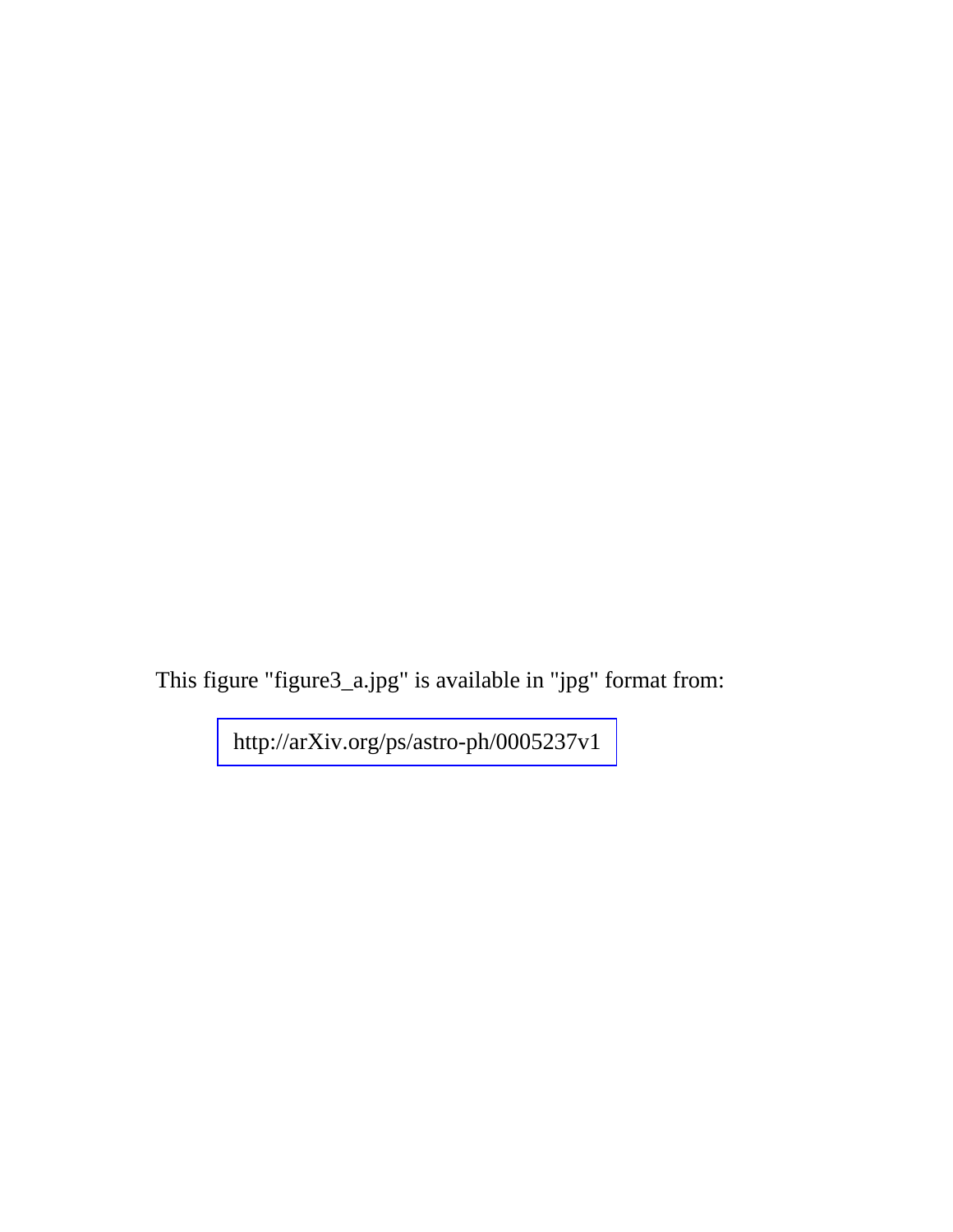This figure "figure3\_b.jpg" is available in "jpg" format from: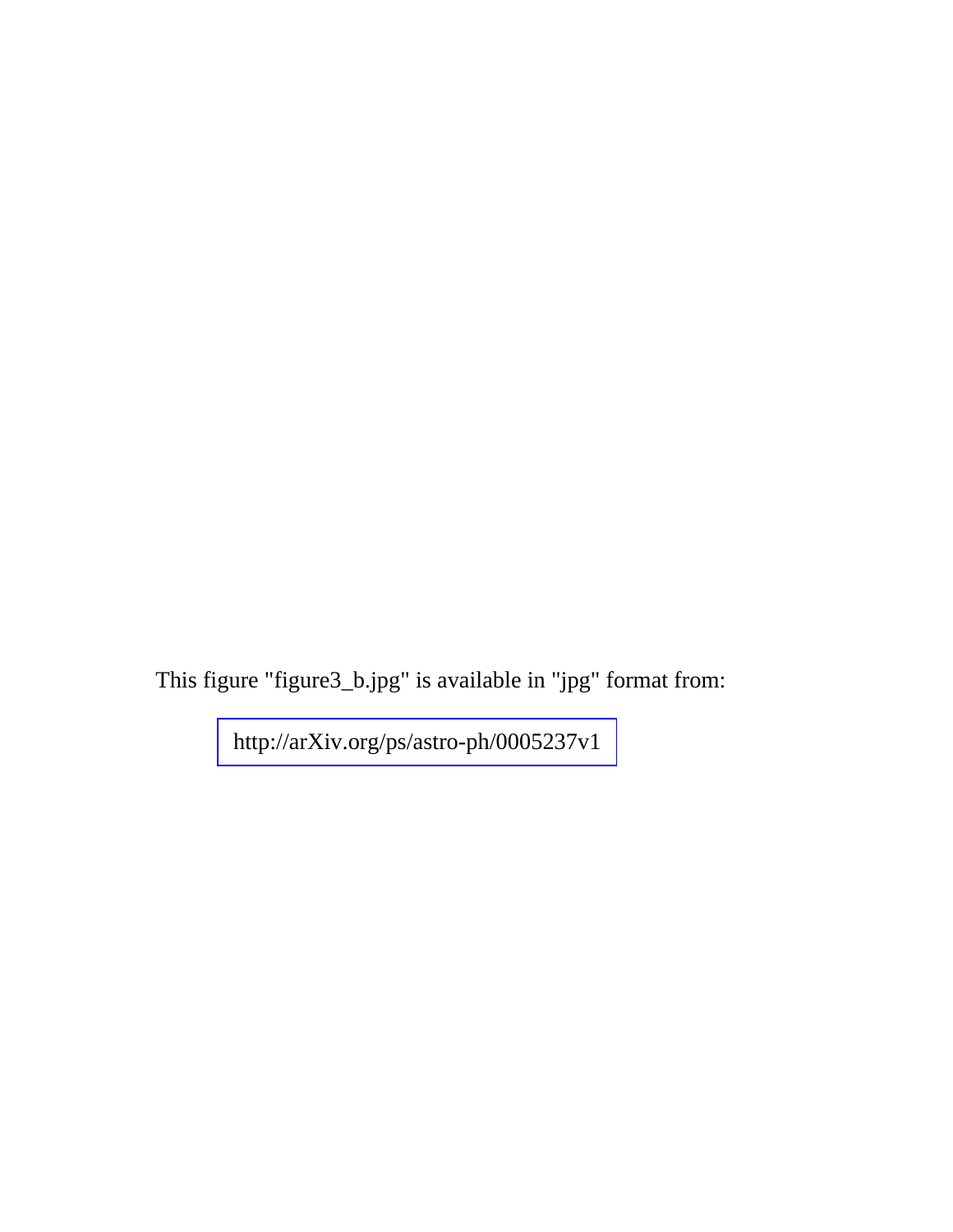This figure "figure3\_c.jpg" is available in "jpg" format from: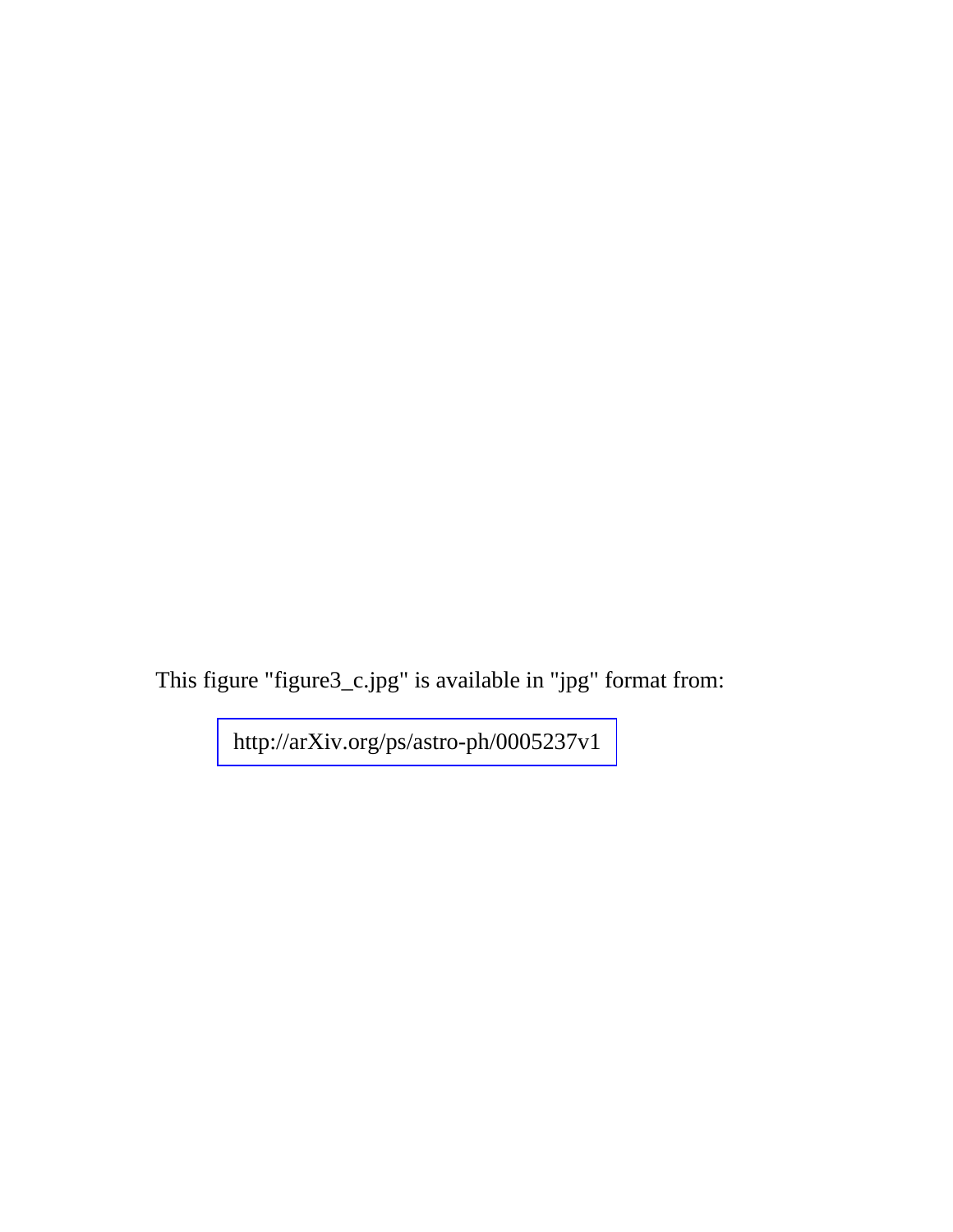This figure "figure3\_d.jpg" is available in "jpg" format from: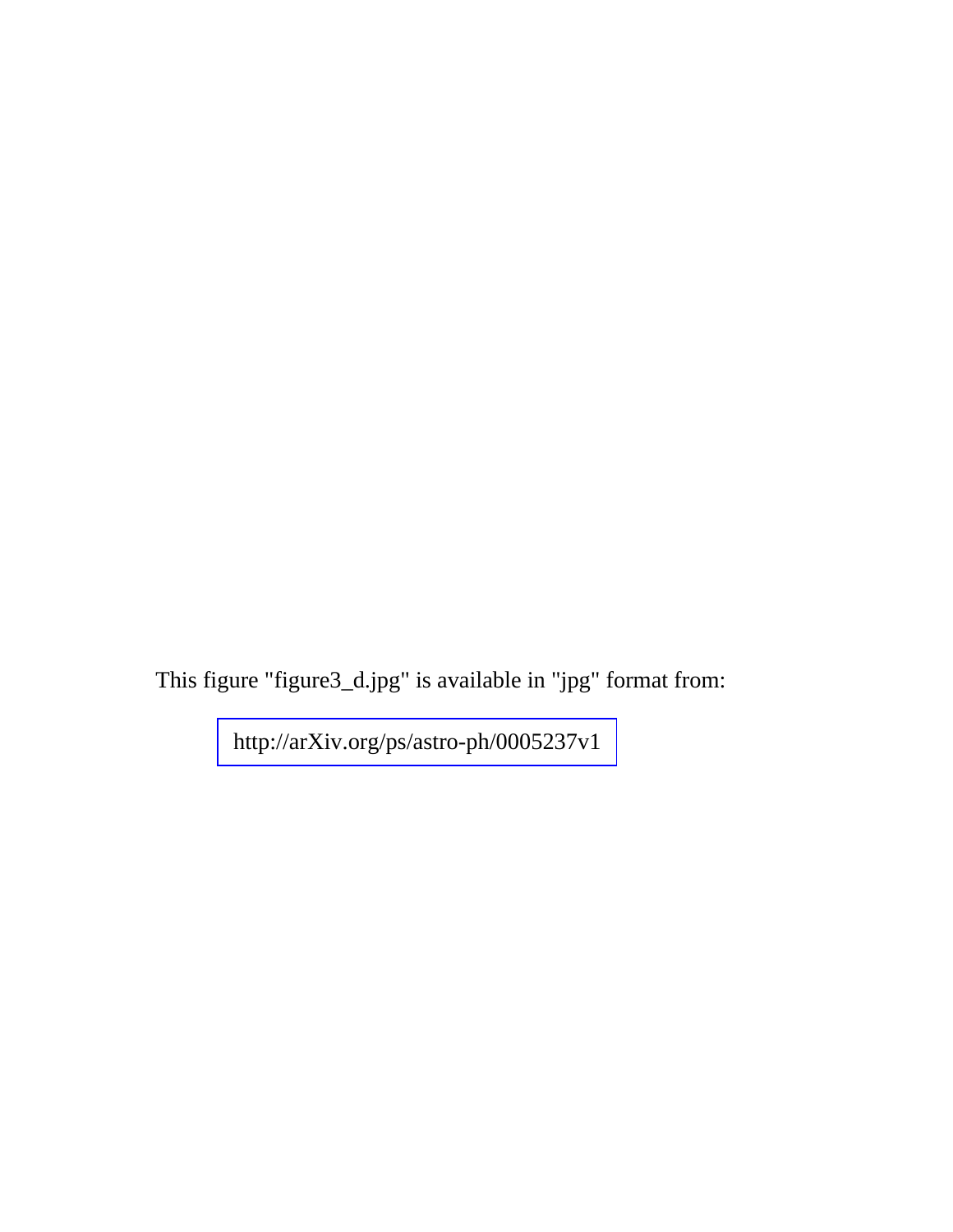This figure "figure3\_e.jpg" is available in "jpg" format from: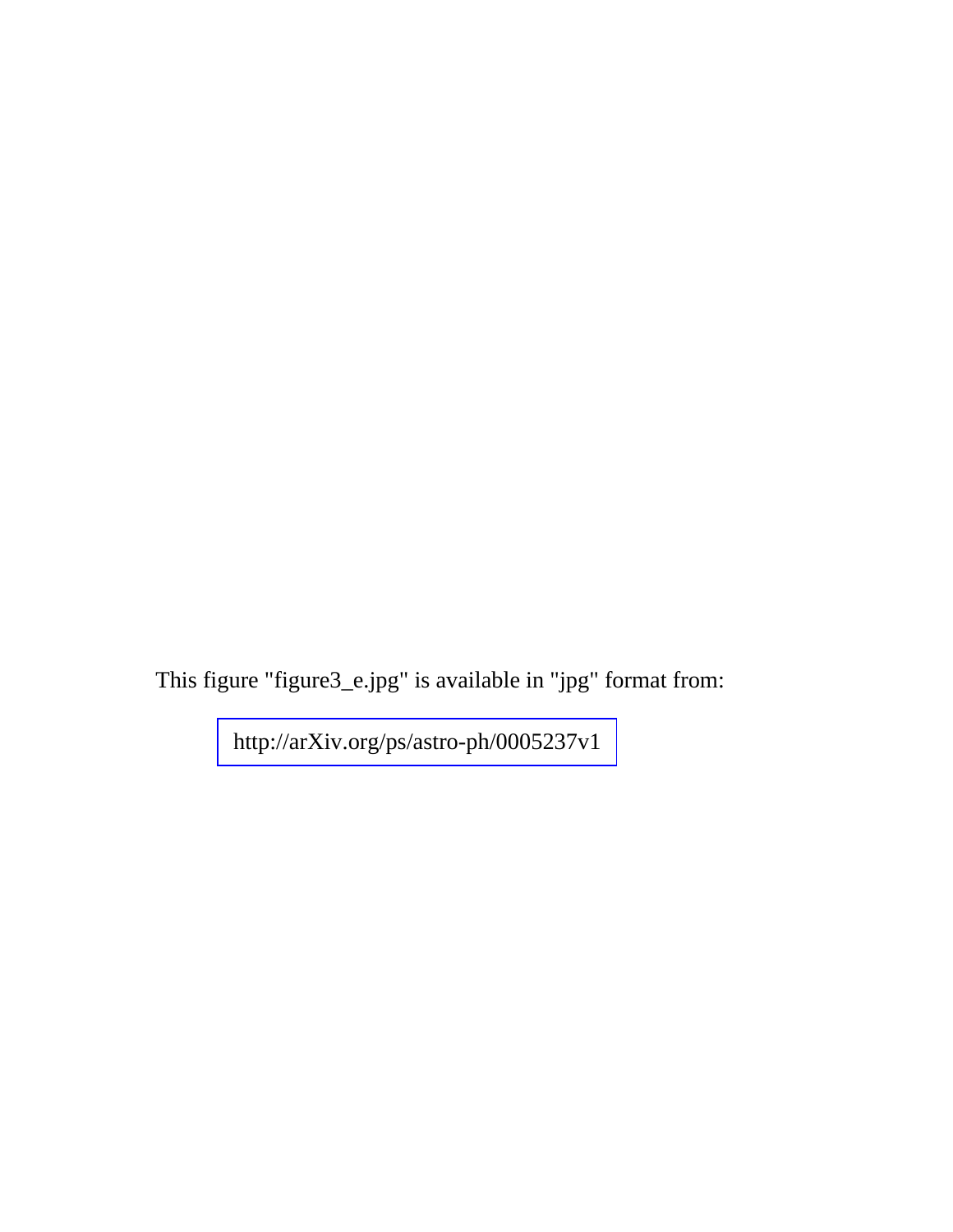This figure "figure3\_f.jpg" is available in "jpg" format from: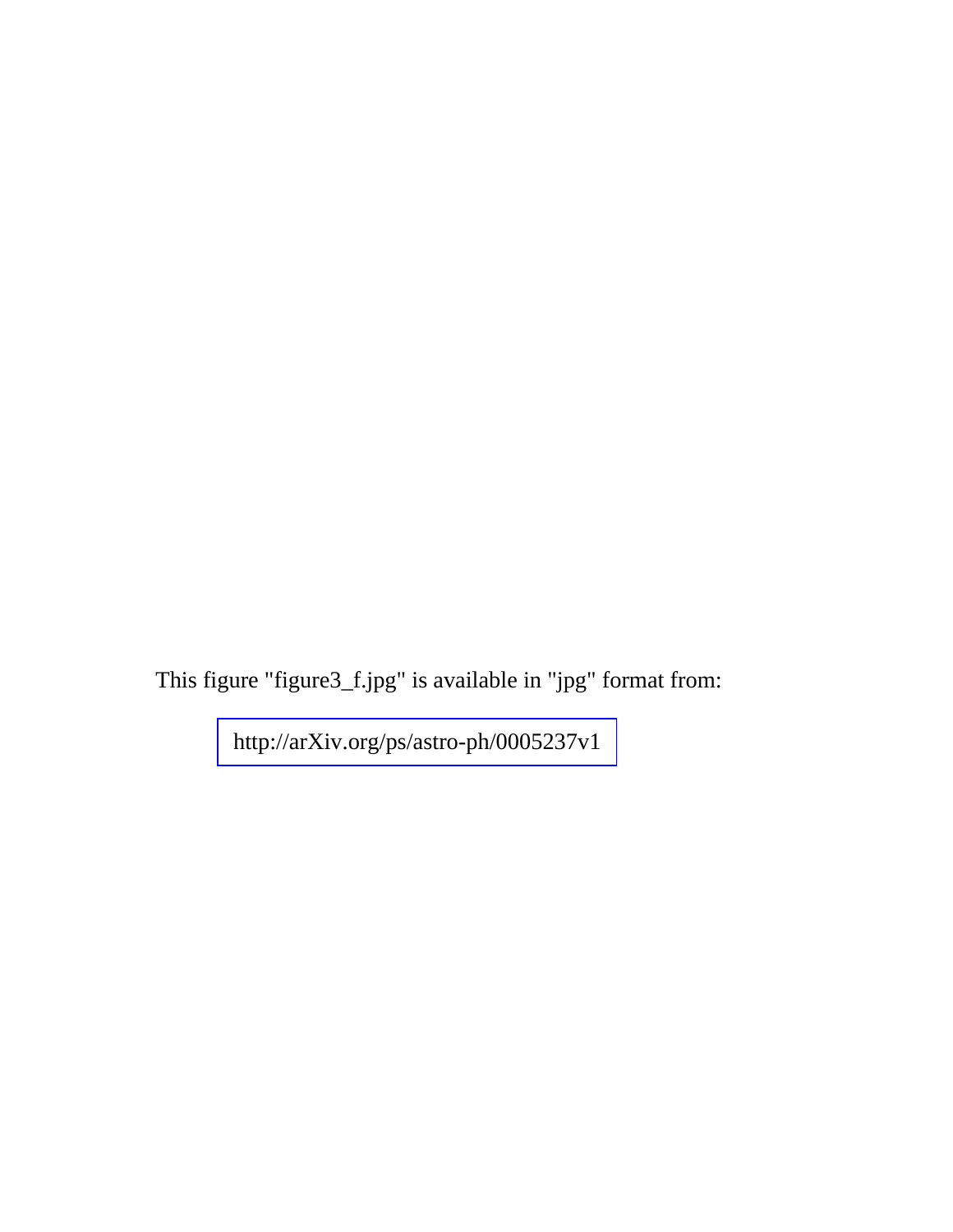This figure "figure3\_g.jpg" is available in "jpg" format from: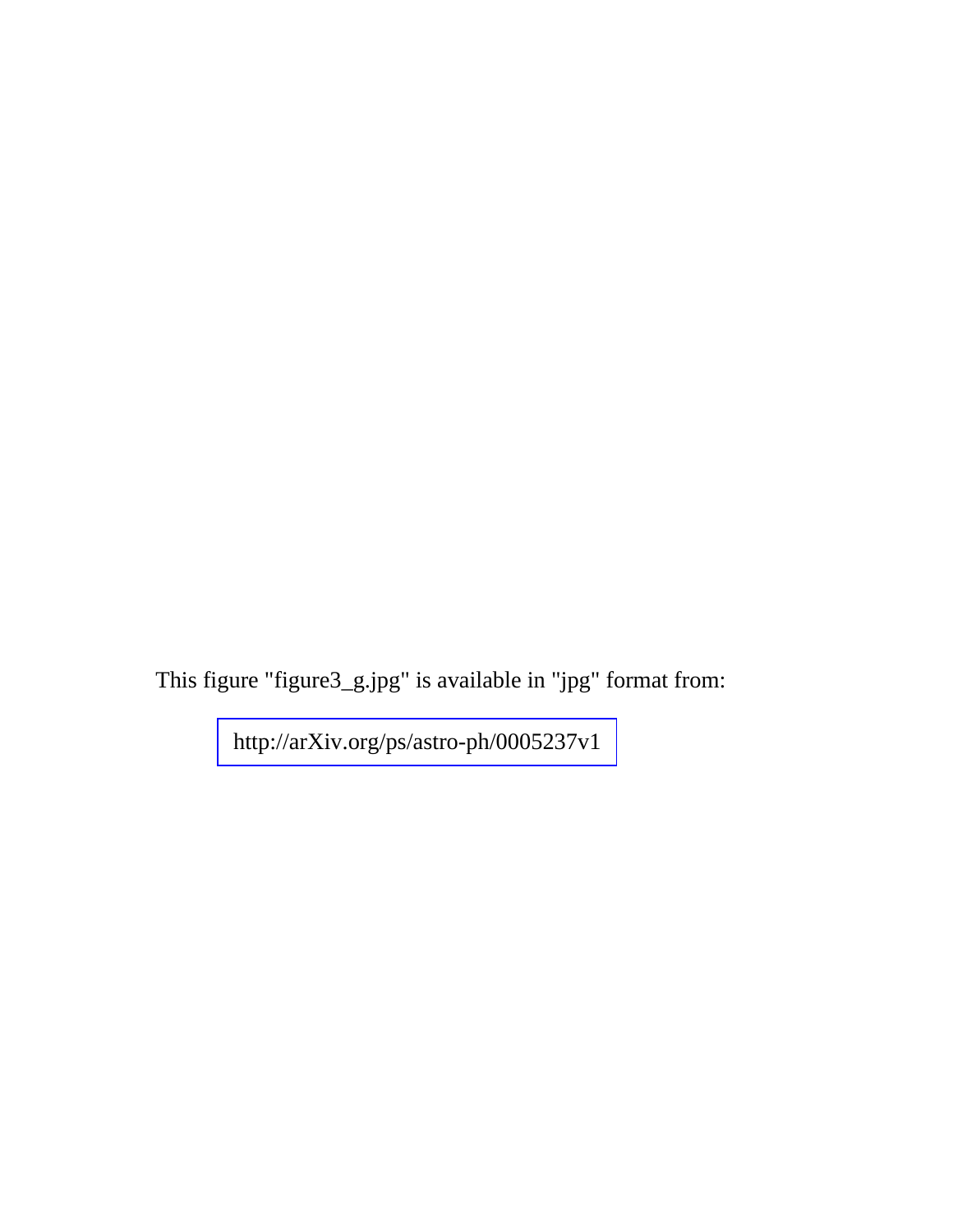This figure "figure3\_h.jpg" is available in "jpg" format from: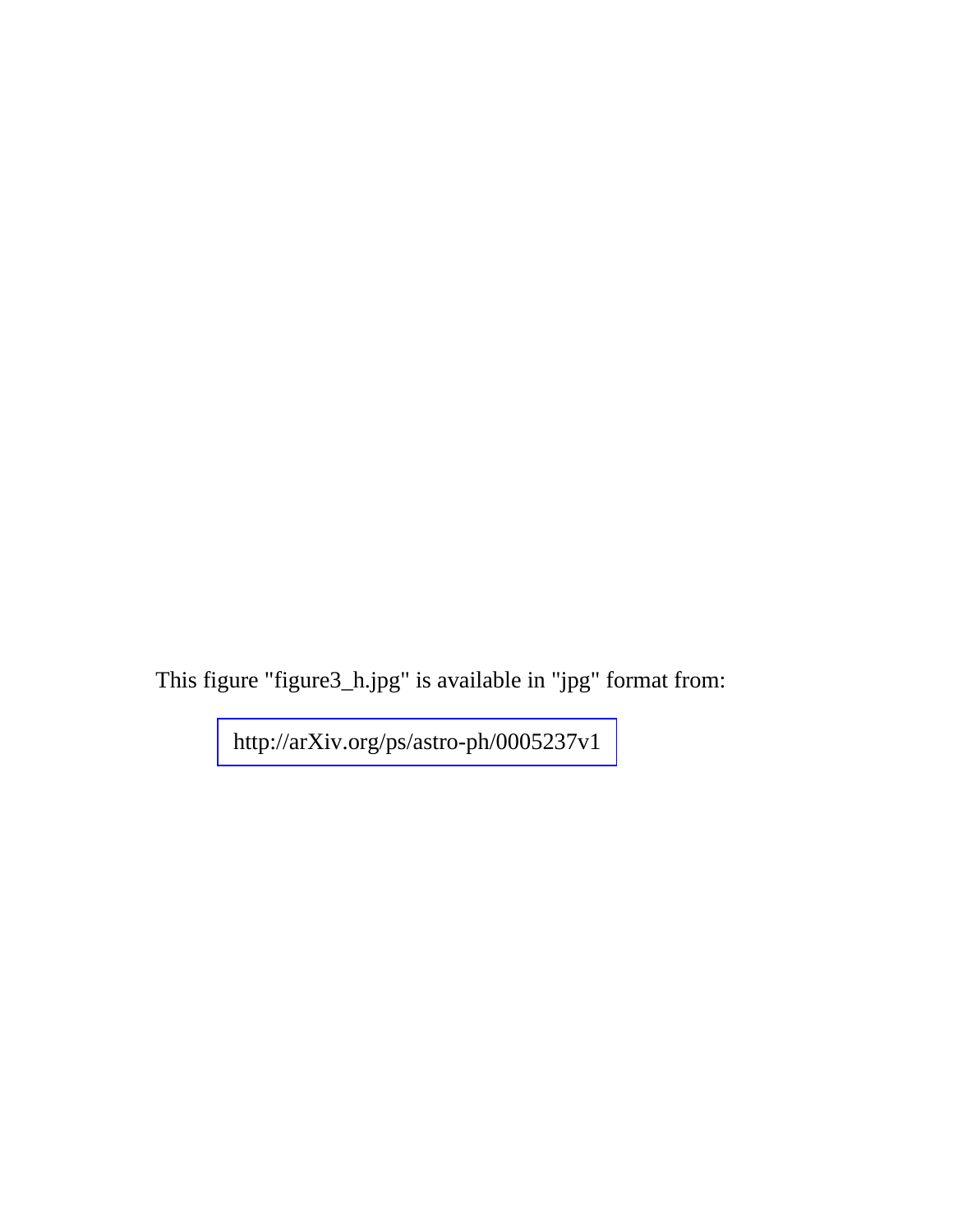This figure "figure3\_i.jpg" is available in "jpg" format from: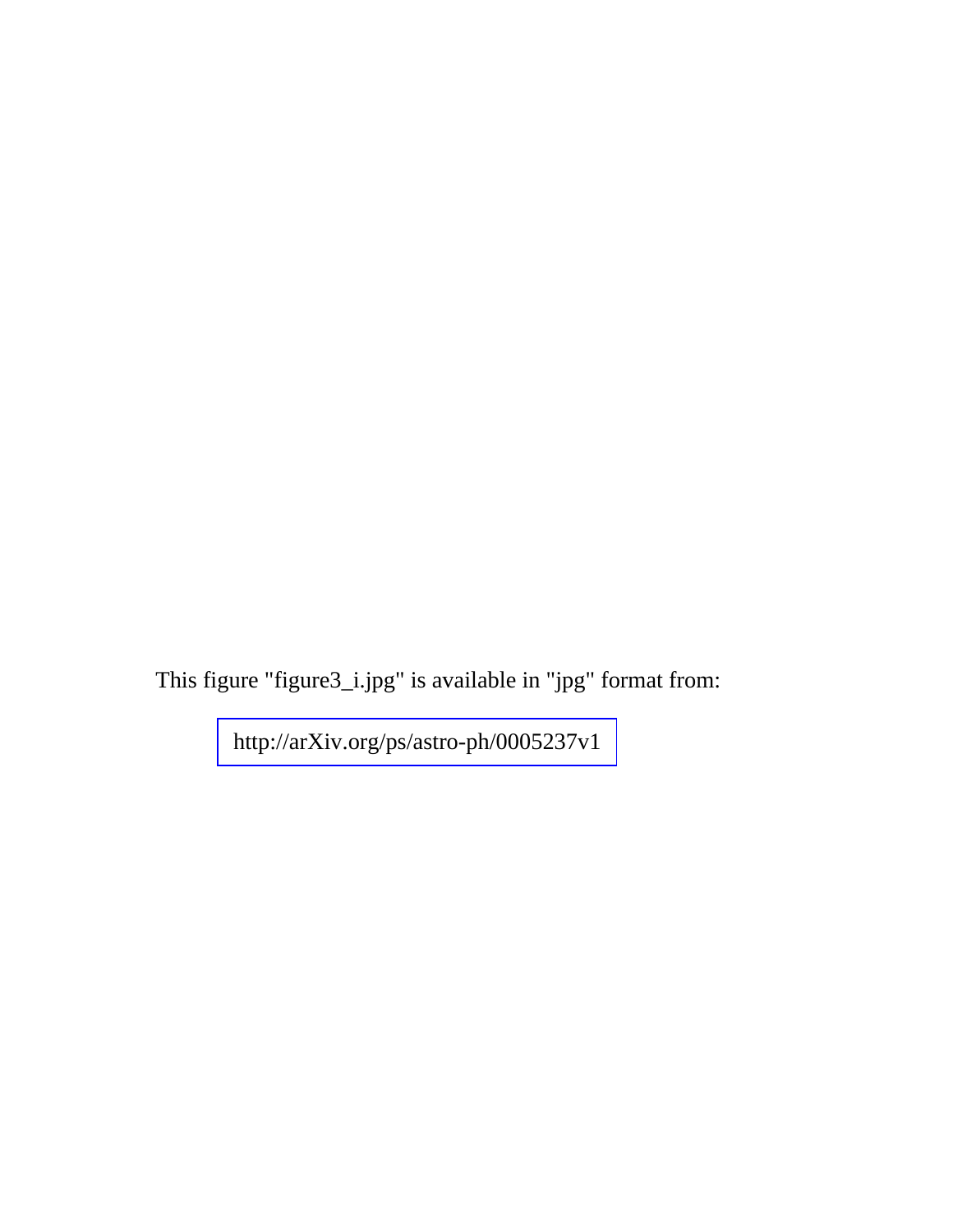This figure "figure3\_j.jpg" is available in "jpg" format from: